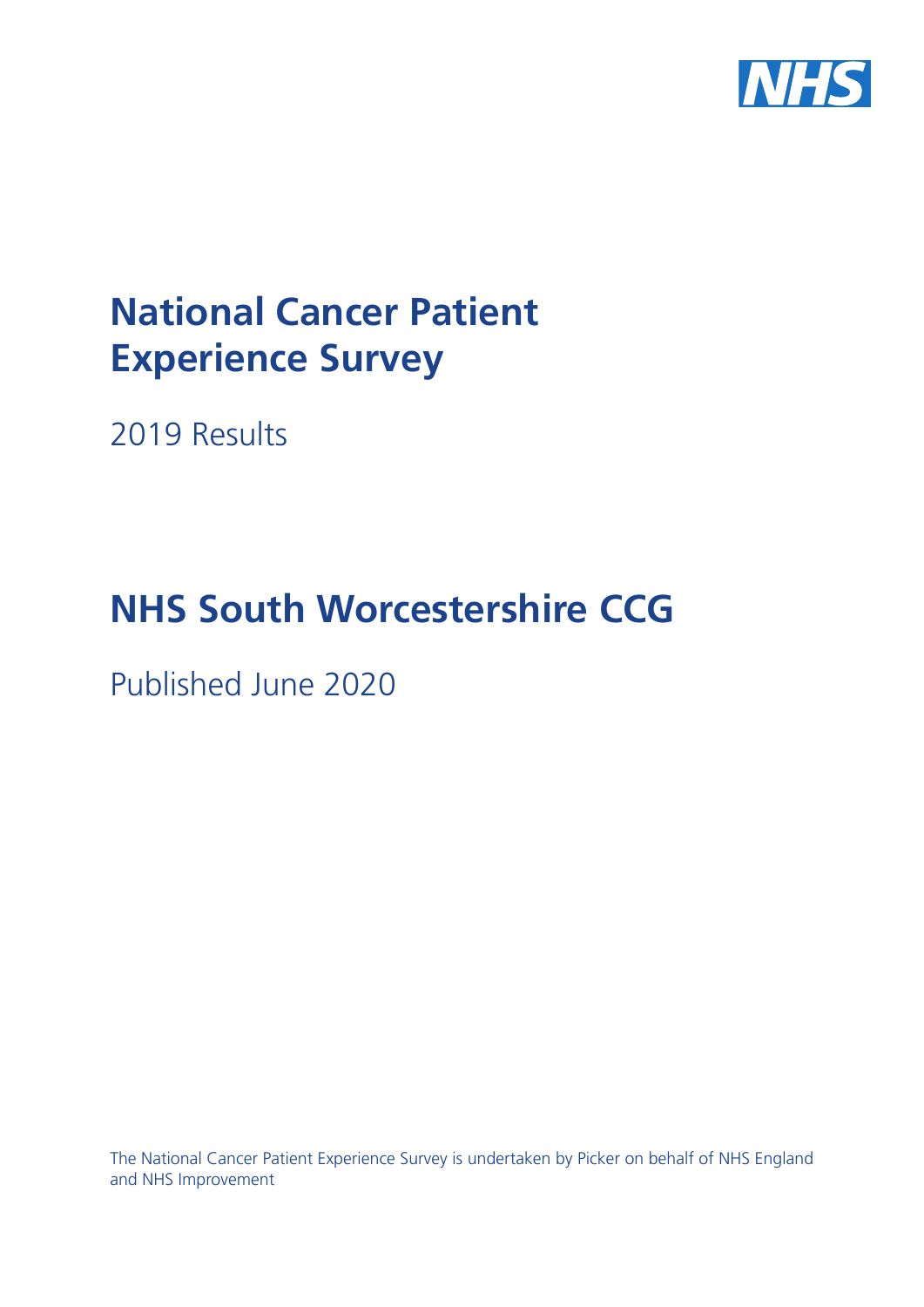# **Executive Summary** Case Mix Adjusted scores

### **Cancer Dashboard Questions**

The following seven questions are included in phase 1 of the Cancer Dashboard developed by Public Health England and NHS England:

Q61. Patient's average rating of care scored from very poor to very good

| $\Omega$ | $\overline{2}$                                                | 3 | 4 | 5 | 6 | 7 | 8   | 9 | 10                                                                                            |
|----------|---------------------------------------------------------------|---|---|---|---|---|-----|---|-----------------------------------------------------------------------------------------------|
|          |                                                               |   |   |   |   |   | 8.6 |   |                                                                                               |
|          |                                                               |   |   |   |   |   |     |   | Q18. Patient definitely involved as much as they wanted in decisions about care and treatment |
| 86%      |                                                               |   |   |   |   |   |     |   | Q19. Patient given the name of a CNS who would support them through their treatment           |
| 82%      | Q20. Patient found it very or quite easy to contact their CNS |   |   |   |   |   |     |   |                                                                                               |
| 85%      |                                                               |   |   |   |   |   |     |   | Q39. Patient always felt they were treated with respect and dignity while in hospital         |
|          | leaving hospital                                              |   |   |   |   |   |     |   | Q41. Hospital staff told patient who to contact if worried about condition or treatment after |
| 64%      | treatment                                                     |   |   |   |   |   |     |   | Q55. General practice staff definitely did everything they could to support patient during    |

### **Questions Outside Expected Range**

|                                                                                                                   |            | Case Mix Adjusted Scores   |                            |                   |
|-------------------------------------------------------------------------------------------------------------------|------------|----------------------------|----------------------------|-------------------|
|                                                                                                                   | 2019 Score | Lower<br>Expected<br>Range | Upper<br>Expected<br>Range | National<br>Score |
| $\sqrt{Q55}$ . General practice staff definitely did everything they could to support patient during<br>treatment | 64%        | 53%                        | 63%                        | 58%               |

|                                                                                                         |            | Case Mix Adjusted Scores   |                            |                   |
|---------------------------------------------------------------------------------------------------------|------------|----------------------------|----------------------------|-------------------|
|                                                                                                         | 2019 Score | Lower<br>Expected<br>Range | Upper<br>Expected<br>Range | National<br>Score |
| Q1. Saw GP once or twice before being told they needed to go to hospital                                | 74%        | 75%                        | 83%                        | 79%               |
| Q6. The length of time waiting for the test to be done was about right                                  | 84%        | 85%                        | 91%                        | 88%               |
| Q13. Patient given easy to understand written information about the type of cancer they<br>had          | 67%        | 71%                        | 78%                        | 74%               |
| Q15. Patient felt possible side effects were definitely explained in an understandable way              | 68%        | 69%                        | 76%                        | 73%               |
| Q16. Patient definitely given practical advice and support in dealing with side effects of<br>treatment | 62%        | 63%                        | 71%                        | 67%               |
| Q17. Patient definitely told about side effects that could affect them in the future                    | 52%        | 53%                        | 61%                        | 57%               |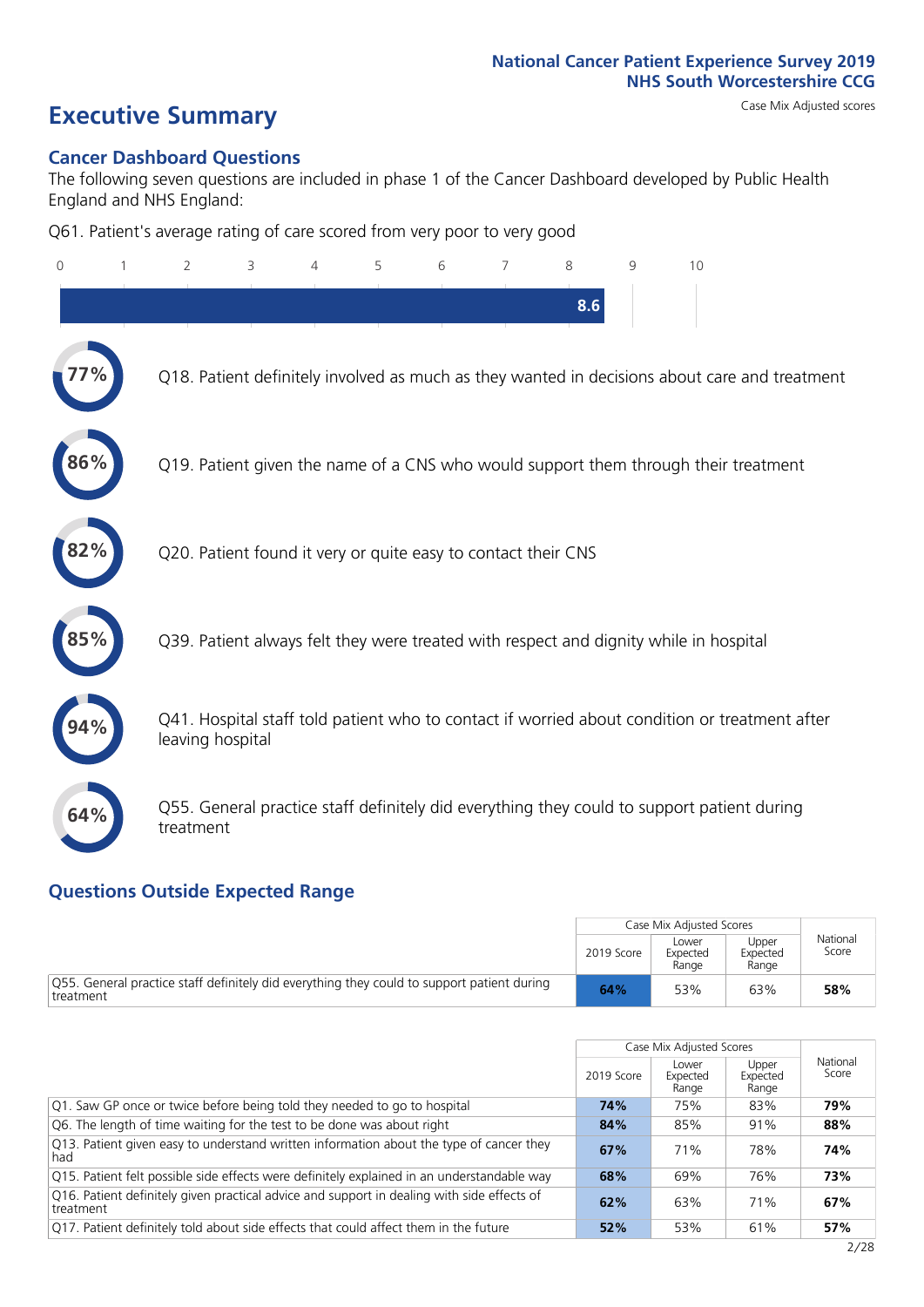|                                                                                                                    |            | Case Mix Adjusted Scores   |                            |                   |
|--------------------------------------------------------------------------------------------------------------------|------------|----------------------------|----------------------------|-------------------|
|                                                                                                                    | 2019 Score | Lower<br>Expected<br>Range | Upper<br>Expected<br>Range | National<br>Score |
| Q18. Patient definitely involved as much as they wanted in decisions about care and<br>treatment                   | 77%        | 78%                        | 84%                        | 81%               |
| Q19. Patient given the name of a CNS who would support them through their treatment                                | 86%        | 90%                        | 94%                        | 92%               |
| Q22. Hospital staff gave information about support or self-help groups for people with<br>cancer                   | 81%        | 85%                        | 91%                        | 88%               |
| Q23. Hospital staff discussed or gave information about the impact cancer could have on<br>day to day activities   | 79%        | 80%                        | 88%                        | 84%               |
| Q24. Hospital staff gave information on getting financial help or possible benefits                                | 50%        | 57%                        | 69%                        | 63%               |
| Q30. Hospital staff didn't talk in front of patient as if patient wasn't there                                     | 77%        | 79%                        | 88%                        | 84%               |
| Q40. Patient given clear written information about what should or should not do after<br>leaving hospital          | 79%        | 82%                        | 90%                        | 86%               |
| Q50. Patient given enough information about whether chemotherapy was working in a<br>completely understandable way | 58%        | 62%                        | 73%                        | 68%               |
| Q54. GP given enough information about patient's condition and treatment                                           | 92%        | 93%                        | 97%                        | 95%               |
| Q57. Patient given a care plan                                                                                     | 32%        | 33%                        | 42%                        | 38%               |
| Q58. Overall the administration of care was good or very good                                                      | 84%        | 86%                        | 91%                        | 89%               |
| Q61. Patient's average rating of care scored from very poor to very good                                           | 8.6        | 8.7                        | 8.9                        | 8.8               |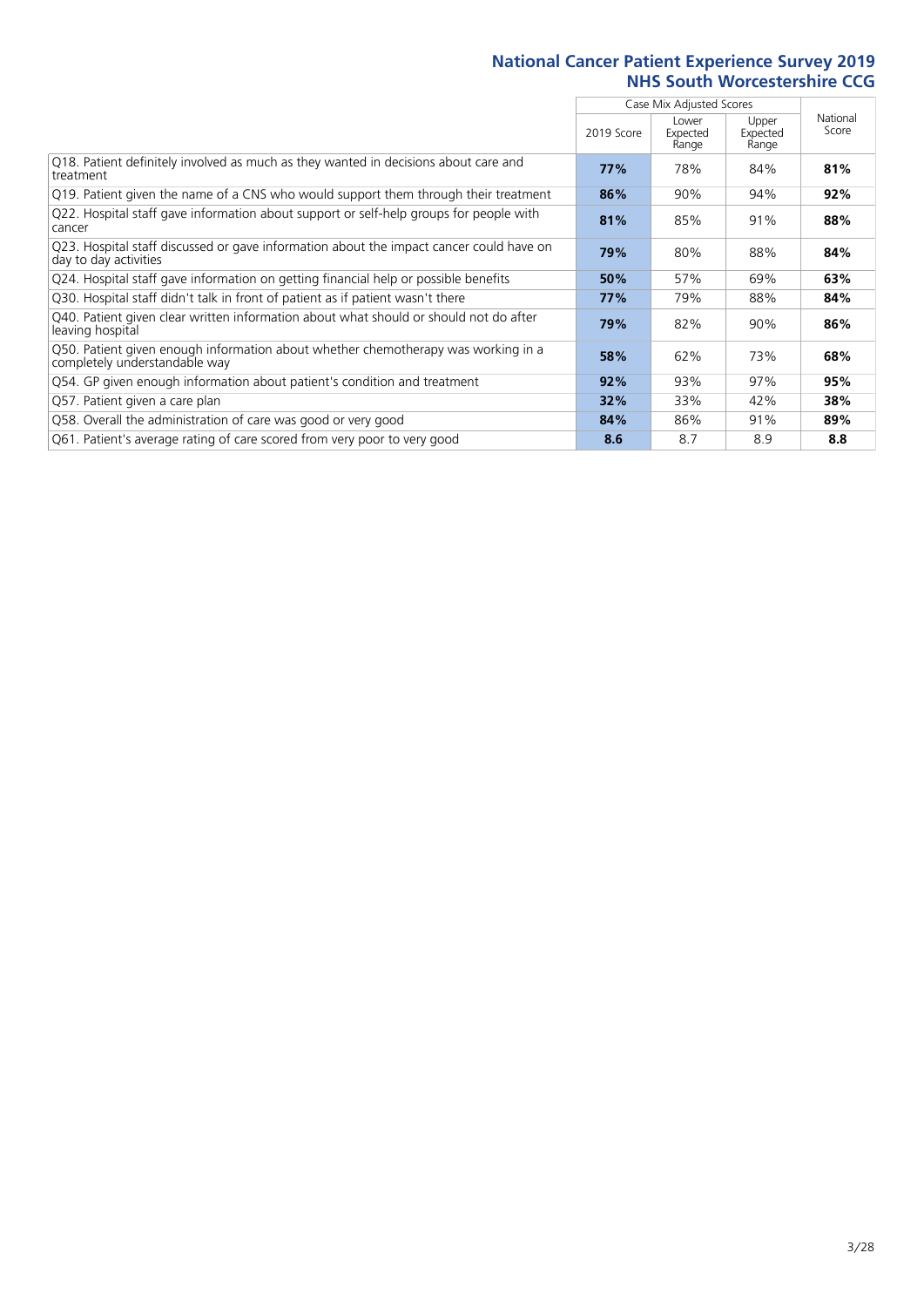## **Introduction**

The National Cancer Patient Experience Survey 2019 is the ninth iteration of the survey first undertaken in 2010. It has been designed to monitor national progress on cancer care; to provide information to drive local quality improvements; to assist commissioners and providers of cancer care; and to inform the work of the various charities and stakeholder groups supporting cancer patients.

The survey was overseen by a national Cancer Patient Experience Advisory Group. This Advisory Group set the principles and objectives of the survey programme and guided questionnaire development. The survey was commissioned and managed by NHS England. The survey provider, Picker, is responsible for designing, running and analysing the survey.

The 2019 survey involved 143 NHS Trusts. Out of 111,366 people, 67,858 people responded to the survey, yielding a response rate of 61%.

# **Methodology**

### **Eligibility, fieldwork and survey methods**

The sample for the survey included all adult (aged 16 and over) NHS patients, with a confirmed primary diagnosis of cancer, discharged from an NHS Trust after an inpatient episode or day case attendance for cancer related treatment in the months of April, May and June 2019. The fieldwork for the survey was undertaken between December 2019 and March 2020.

As in the previous four years, the survey used a mixed mode methodology. Questionnaires were sent by post, with two reminders where necessary, but also included an option to complete the questionnaire online. A Freephone helpline and email was available for respondents to opt out, ask questions about the survey, enable them to complete their questionnaire over the phone and provide access to a translation and interpreting facility for those whose first language was not English.

### **Case-mix adjustment**

Both unadjusted and adjusted scores are presented in this report. Case-mix adjusted scores allows us to account for the impact that differing patient populations might have on results. By using the case-mix adjusted estimates we can obtain a greater understanding of how a CCG is performing given their patient population. The factors taken into account in this case-mix adjustment are gender, age, ethnic group, deprivation, and tumour group.

### **Scoring methodology**

Fifty-two questions from the questionnaire are scored as these questions relate directly to patient experience. For all but one question (Q61), scores are presented as the percentage of positive responses out of all scored responses. For Q61, respondents rate their overall care on a scale of 0 to 10, of which the average was calculated for this question's presented score. The percentages in this report have been rounded to the nearest percentage point. Therefore, in some cases the figures do not appear to add up to 100%.

### **Statistical significance**

In the reporting of 2019 results, appropriate statistical tests have been undertaken to identify unadjusted scores for which the change over time is 'statistically significant'. Thirty-seven scored questions in 2019 have been compared with those of 2018 and a statistically significant change between the two years has been reported where identified.

For the scored questions that are comparable beyond 2018, statistically significant change over the five years has also been reported where identified. A statistically significant difference means that the change in the result is very unlikely to have occurred by sampling variation.

### **Suppression**

### **Question-level suppression**

For scores where the base size per question is  $<$ 21, the score will be suppressed and replaced with an asterisk (\*). The base size will include neutral response options.

### **Double suppression**

If any group within a particular sub-group breakdown (such as the tumour group breakdown) has <21 responses, then the figure for this particular group is suppressed and replaced with an asterisk (\*). If there is only one group within the sub-group breakdown that has <21 respondents, and is therefore suppressed, the group with the next lowest number of respondents is also supressed and replaced with an asterisk (\*) (regardless if it is greater than or less than 21).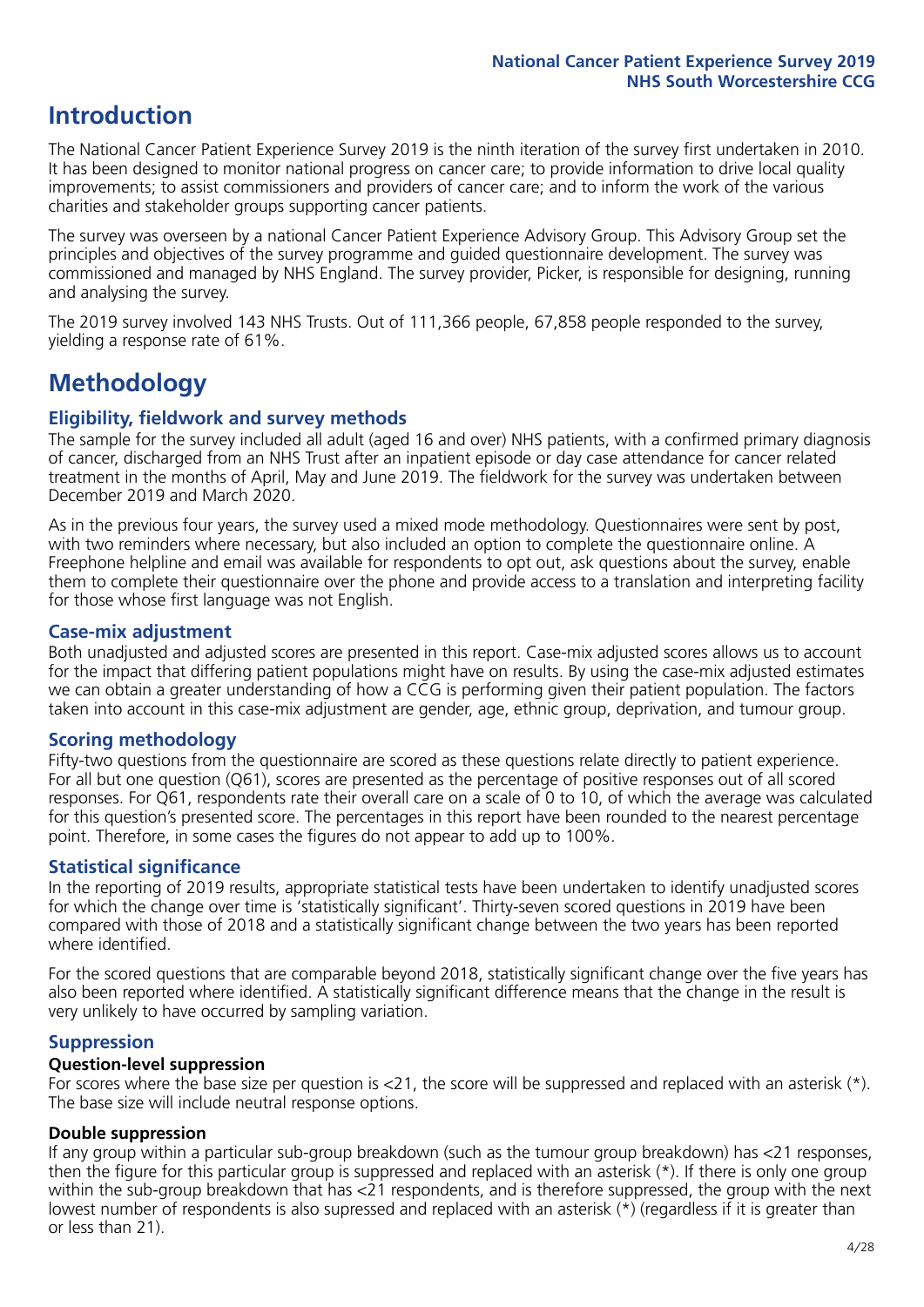## **Understanding the results**

This report shows how this CCG scored for each question in the survey, compared with national results and previous year's results. It is aimed at helping individual CCGs to understand their performance and identify areas for local improvement. Below is a description of the type of results presented within this report and how to understand them.

### **Expected range charts**

The expected range charts in this report show a bar with the lowest and highest score received for each question nationally. Within this bar, an expected range is given (in grey) and a black diamond represents the actual score for this CCG.

CCGs whose score is above the upper limit of the expected range (in the dark blue) are positive outliers, with a score statistically significantly higher than the national mean. This indicates that the CCG performs better than what CCGs of the same size and demographics are expected to perform. The opposite is true if the score is below the lower limit of the expected range (in the light blue); these are negative outliers. For scores within the expected range (in the grey), the score is what we would expect given the CCG's size and demographics.

### **Comparability tables**

The comparability tables show the 2018 and 2019 unadjusted scores for this CCG for each scored question. If there is a significant change from 2018 and 2019 or overall from 2015 to 2019, an arrow will be presented for the direction of change. The adjusted 2019 score will also be presented for each scored question along with the lower and upper expected range and national score. Scores above the upper limit of the expected range will be highlighted dark blue, scores below the lower limit of the expected range will be highlighted light blue, and scores within the lower and upper limit of the expected ranges will be highlighted grey.

### **Tumour type tables**

The tumour type tables show the unadjusted scores for each scored question for each of the 13 tumour groups. The national score for that tumour group is also shown. Unadjusted scores for the same tumour type across different CCGs may not be comparable, as they do not account for the impact that differing patient populations might have on results. Central nervous system is abbreviated as 'CNS' and lower gastrointestinal tract is abbreviated as 'LGT' throughout this report.

### **Year on year charts**

The year on year charts show five columns representing the unadjusted scores of the last five years (2015, 2016, 2017, 2018 and 2019) for each scored question.

### **Notes on specific questions**

Following the development phase of the 2019 survey, several changes were made to the questionnaire. Six scored questions were amended (Q5, Q18, Q30, Q35, Q56 and Q60) and one non-scored question (Q29) was amended that impacted the comparability of questions Q30 to Q41. Of all questions changed or impacted by change, only Q60 is presented with historical comparisons; though the results should be interpreted with caution.

### **Unadjusted data and case-mix adjusted data**

Unadjusted data should be used to see the actual responses from patients relating to the CCG. Case-mix adjusted data, together with expected ranges, should be used to understand whether the results are significantly higher or lower than national results taking account of the patient mix.

### **Further information**

This research was carried out in accordance with the international standard for organisations conducting social research (accreditation to ISO20252:2012; certificate number GB08/74322). The 2019 survey data has been produced and published in line with the Code of Practice for Official Statistics.

For more information on the methodology, please see the Technical Document. It can be viewed along with the 2019 questionnaire and survey quidance on the website at [www.ncpes.co.uk](https://www.ncpes.co.uk/supporting-documents). For all other outputs at National, Trust, CCG and Cancer Alliance level, please see the PDF reports, Excel tables and dashboards at [www.ncpes.co.uk.](https://www.ncpes.co.uk/current-results)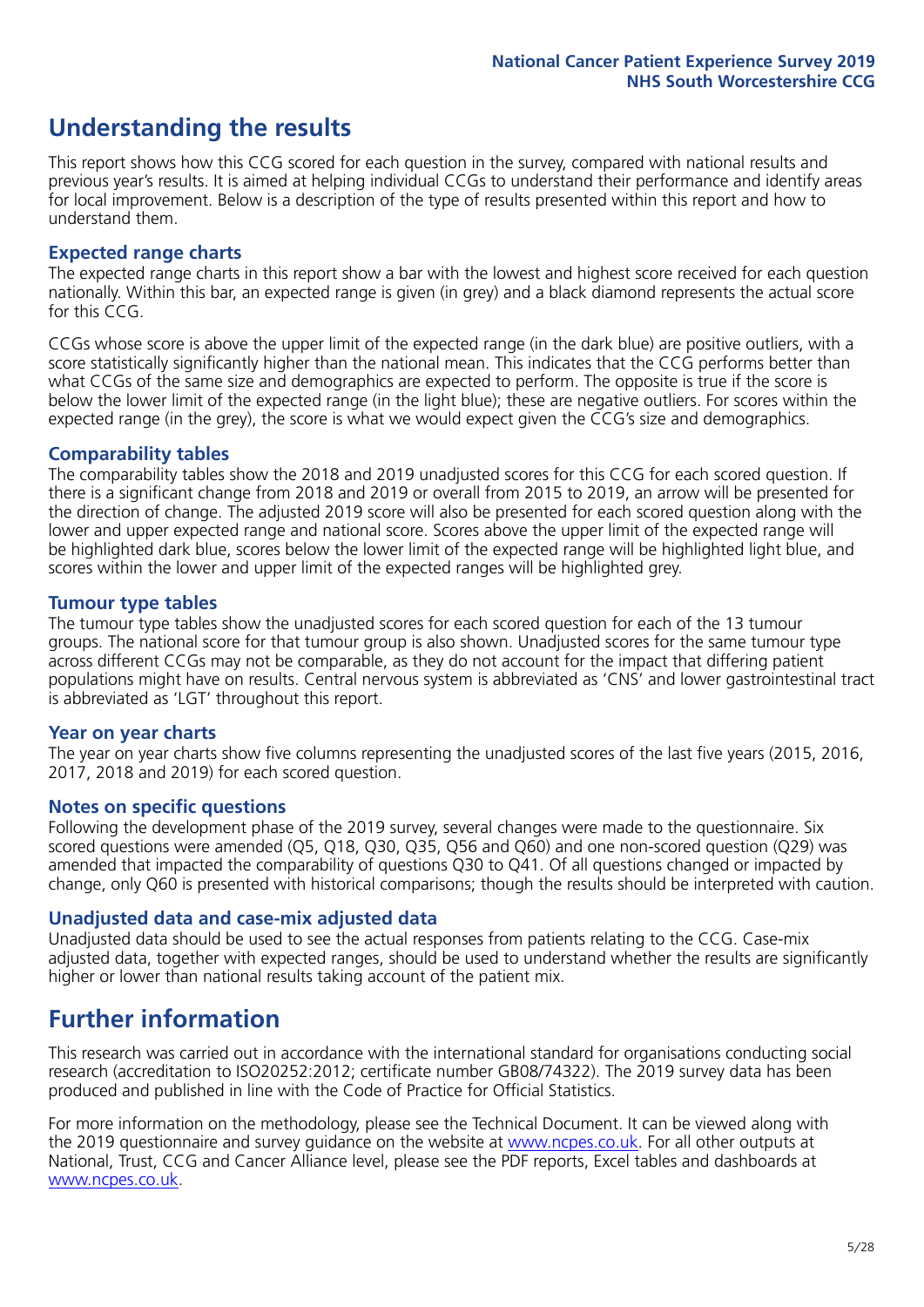### **Response Rate**

### **Overall Response Rate**

599 patients responded out of a total of 915 patients, resulting in a response rate of 65%.

|          | Sample Size | Adjusted<br>Sample | Completed | Response Rate |
|----------|-------------|--------------------|-----------|---------------|
| CCG      | 984         | 915                | 599       | 65%           |
| National | 119,855     | 111.366            | 67,858    | 61%           |

### **Respondents by Survey Type**

|                            | Number of<br>Respondents |
|----------------------------|--------------------------|
| Online                     | 47                       |
| Paper                      | 552                      |
| Phone                      |                          |
| <b>Translation Service</b> |                          |

### **Respondents by Tumour Group**

|                      | Number of<br>Respondents |
|----------------------|--------------------------|
| <b>Brain / CNS</b>   | 1                        |
| <b>Breast</b>        | 79                       |
| Colorectal / LGT     | 77                       |
| Gynaecological       | 27                       |
| Haematological       | 81                       |
| <b>Head and Neck</b> | 17                       |
| Lung                 | 22                       |
| Prostate             | 129                      |
| Sarcoma              | 1                        |
| Skin                 | 1 <sub>3</sub>           |
| <b>Upper Gastro</b>  | 27                       |
| Urological           | 47                       |
| Other                | 78                       |

### **Respondents by Age and Gender**

Respondents year of birth has been used to determine age. This information has been amalgamated into 8 age bands. The age and gender distribution for the CCG was as follows:

|        | Age 16-24 | Age 25-34 | Age 35-44 | Age 45-54 | Age 55-64 | Age 65-74 | Age 75-84 | Age 85+ | Total |
|--------|-----------|-----------|-----------|-----------|-----------|-----------|-----------|---------|-------|
| Male   |           |           |           | 18        | 51        | 127       | 121       | 23      | 344   |
| Female |           |           |           | 17        | 59        | 83        | ÷.        | 15      | 255   |
| Total  |           |           |           | 35        | 110       | 210       | 192       | 38      | 599   |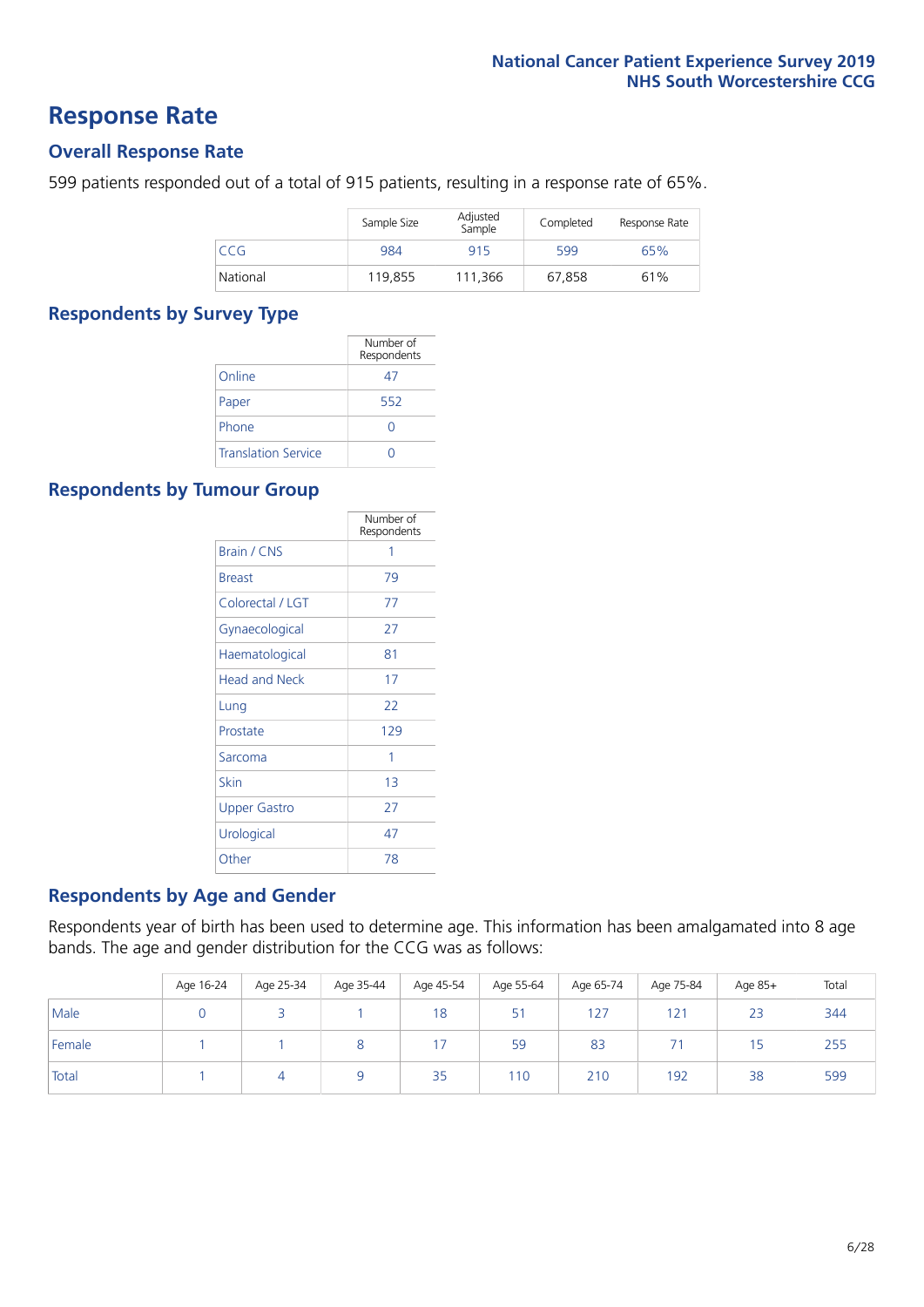# **Expected Range Charts**

| Lower Expected Range<br>Average                                                                                                                                                                                                                                                                                                                                                                                                                                               | Upper Expected Range<br>Case Mix Adjusted Score |     |         |     |     |     |     |            |                   |            |          |
|-------------------------------------------------------------------------------------------------------------------------------------------------------------------------------------------------------------------------------------------------------------------------------------------------------------------------------------------------------------------------------------------------------------------------------------------------------------------------------|-------------------------------------------------|-----|---------|-----|-----|-----|-----|------------|-------------------|------------|----------|
| <b>SEEING YOUR GP</b><br>Q1. Saw GP once or twice before being told they needed to go to<br>hospital<br>Q2. Patient thought they were seen as soon as necessary                                                                                                                                                                                                                                                                                                               | 0%                                              | 10% | 20%     | 30% | 40% | 50% | 60% | 70%<br>74% | 80%<br>82%        |            | 90% 100% |
| <b>DIAGNOSTIC TESTS</b><br>Q5. Received all the information needed about the test<br>Q6. The length of time waiting for the test to be done was about<br>right                                                                                                                                                                                                                                                                                                                | $0\%$                                           | 10% | 20%     | 30% | 40% | 50% | 60% | 70%        | 80%<br>84%        | 93%        | 90% 100% |
| Q7. Test results explained in completely understandable way                                                                                                                                                                                                                                                                                                                                                                                                                   |                                                 |     |         |     |     |     |     |            | 77%               |            |          |
| <b>FINDING OUT WHAT WAS WRONG WITH YOU</b><br>Q10. Patient told they could bring a family member or friend when<br>first told they had cancer                                                                                                                                                                                                                                                                                                                                 | 0%                                              | 10% | 20%     | 30% | 40% | 50% | 60% | 70%        | 80%<br>78%<br>84% |            | 90% 100% |
| Q11. Patient felt they were told sensitively that they had cancer<br>Q12. Patient completely understood the explanation of what was<br>wrong<br>Q13. Patient given easy to understand written information about<br>the type of cancer they had                                                                                                                                                                                                                                |                                                 |     |         |     |     |     |     | 71%<br>67% |                   |            |          |
| <b>DECIDING THE BEST TREATMENT FOR YOU</b>                                                                                                                                                                                                                                                                                                                                                                                                                                    | 0%                                              | 10% | 20%     | 30% | 40% | 50% | 60% | 70%        | 80%               |            | 90% 100% |
| Q14. Patient felt that treatment options were completely explained<br>Q15. Patient felt possible side effects were definitely explained in<br>an understandable way<br>Q16. Patient definitely given practical advice and support in dealing<br>with side effects of treatment<br>Q17. Patient definitely told about side effects that could affect<br>them in the future<br>Q18. Patient definitely involved as much as they wanted in<br>decisions about care and treatment |                                                 |     |         |     |     | 52% | 62% | 68%        | 80%<br>77%        |            |          |
| <b>CLINICAL NURSE SPECIALIST (CNS)</b><br>Q19. Patient given the name of a CNS who would support them<br>through their treatment<br>Q20. Patient found it very or quite easy to contact their CNS<br>Q21. Patient got understandable answers to important questions<br>all or most of the time                                                                                                                                                                                | 0%                                              |     | 10% 20% | 30% | 40% | 50% | 60% | 70%        | 80%<br>82%        | 86%<br>86% | 90% 100% |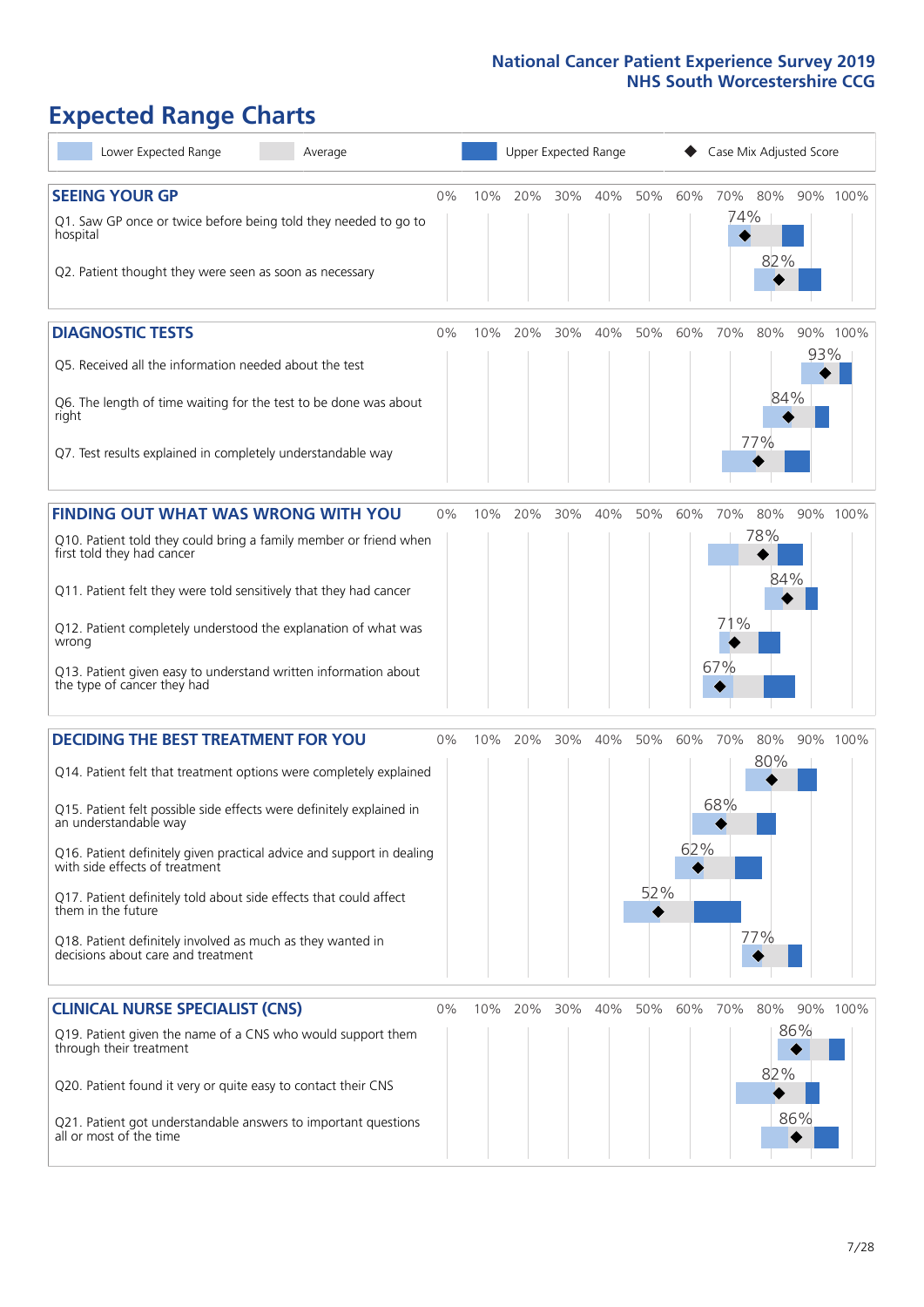# **Expected Range Charts**

| Lower Expected Range<br>Average                                                                                                                                                                                                                                                                                                                                                                                                     |     |     | Upper Expected Range |     |            |     |     | Case Mix Adjusted Score  |     |          |
|-------------------------------------------------------------------------------------------------------------------------------------------------------------------------------------------------------------------------------------------------------------------------------------------------------------------------------------------------------------------------------------------------------------------------------------|-----|-----|----------------------|-----|------------|-----|-----|--------------------------|-----|----------|
| <b>SUPPORT FOR PEOPLE WITH CANCER</b><br>0%<br>Q22. Hospital staff gave information about support or self-help<br>groups for people with cancer<br>Q23. Hospital staff discussed or gave information about the impact<br>cancer could have on day to day activities<br>Q24. Hospital staff gave information on getting financial help or<br>possible benefits<br>Q25. Hospital staff told patient they could get free prescriptions | 10% | 20% | 30%                  | 40% | 50%<br>50% | 60% | 70% | 80%<br>81%<br>79%<br>80% |     | 90% 100% |
| <b>OPERATIONS</b><br>0%                                                                                                                                                                                                                                                                                                                                                                                                             | 10% | 20% | 30%                  | 40% | 50%        | 60% | 70% | 80%                      |     | 90% 100% |
| Q27. Beforehand, patient had all the information needed about the<br>operation<br>Q28. Afterwards, staff completely explained how operation had                                                                                                                                                                                                                                                                                     |     |     |                      |     |            |     |     | 79%                      |     | 95%      |
| gone in understandable way                                                                                                                                                                                                                                                                                                                                                                                                          |     |     |                      |     |            |     |     |                          |     |          |
| <b>HOSPITAL CARE AS AN INPATIENT</b><br>0%<br>Q30. Hospital staff didn't talk in front of patient as if patient wasn't<br>there                                                                                                                                                                                                                                                                                                     | 10% | 20% | 30%                  | 40% | 50%        | 60% | 70% | 80%<br>77%               |     | 90% 100% |
| Q31. Patient had confidence and trust in all doctors treating them<br>Q32. Patient's family or someone close definitely felt able to talk to                                                                                                                                                                                                                                                                                        |     |     |                      |     |            |     | 69% | 81%                      |     |          |
| a doctor<br>Q33. Patient had confidence and trust in all the ward nurses<br>treating them                                                                                                                                                                                                                                                                                                                                           |     |     |                      |     |            |     | 71% |                          |     |          |
| Q34. Patient thought there were always or nearly always enough<br>nurses on duty to care for them                                                                                                                                                                                                                                                                                                                                   |     |     |                      |     |            | 63% |     |                          |     |          |
| Q35. All hospital staff asked patient what name they prefer to be<br>called by                                                                                                                                                                                                                                                                                                                                                      |     |     |                      |     |            |     | 74% | 81%                      |     |          |
| Q36. Patient always given enough privacy when discussing<br>condition or treatment<br>Q37. Patient definitely found hospital staff to discuss worries or<br>fears during their inpatient visit                                                                                                                                                                                                                                      |     |     |                      |     | 50%        |     |     |                          |     |          |
| Q38. Hospital staff definitely did everything they could to help<br>control pain                                                                                                                                                                                                                                                                                                                                                    |     |     |                      |     |            |     |     | 79%                      |     |          |
| Q39. Patient always felt they were treated with respect and dignity<br>while in hospital                                                                                                                                                                                                                                                                                                                                            |     |     |                      |     |            |     |     | 85%                      |     |          |
| Q40. Patient given clear written information about what should or<br>should not do after leaving hospital                                                                                                                                                                                                                                                                                                                           |     |     |                      |     |            |     |     | 79%                      |     |          |
| Q41. Hospital staff told patient who to contact if worried about<br>condition or treatment after leaving hospital                                                                                                                                                                                                                                                                                                                   |     |     |                      |     |            |     |     |                          | 94% |          |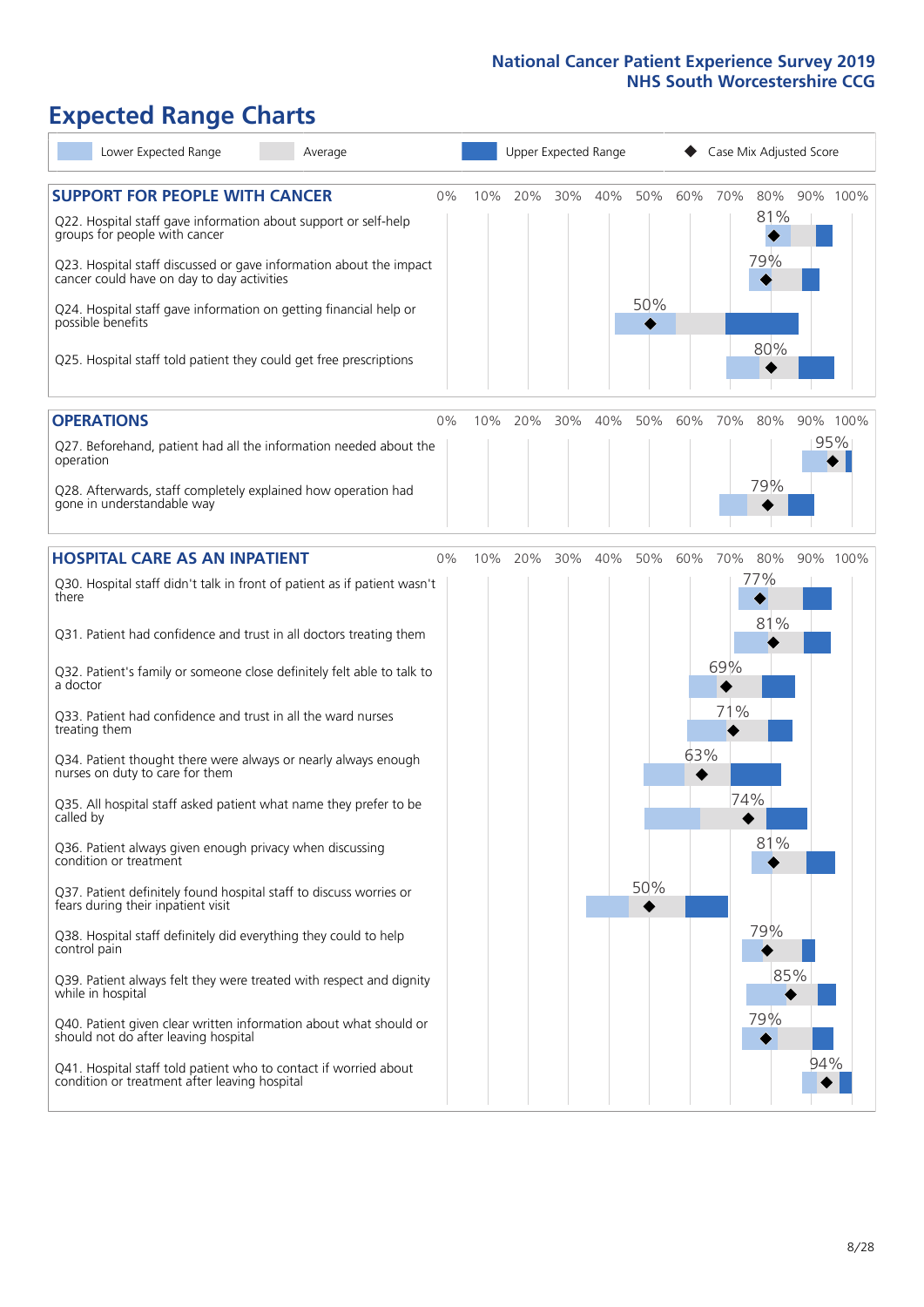# **Expected Range Charts**

| Lower Expected Range                                                                                                  | Average |    |     |     |        | Upper Expected Range |     | Case Mix Adjusted Score |     |     |     |          |  |
|-----------------------------------------------------------------------------------------------------------------------|---------|----|-----|-----|--------|----------------------|-----|-------------------------|-----|-----|-----|----------|--|
| <b>HOSPITAL CARE AS A DAY PATIENT / OUTPATIENT 0%</b>                                                                 |         |    | 10% | 20% | 30%    | 40%                  | 50% | 60%                     | 70% | 80% |     | 90% 100% |  |
| Q43. Patient definitely found hospital staff to discuss worries or<br>fears during their outpatient or day case visit |         |    |     |     |        |                      |     |                         | 72% |     |     |          |  |
| Q44. Cancer doctor had the right documents at patient's last<br>outpatient appointment                                |         |    |     |     |        |                      |     |                         |     |     | 94% |          |  |
| Q46. Beforehand patient completely had all information needed<br>about radiotherapy treatment                         |         |    |     |     |        |                      |     |                         |     |     | 92% |          |  |
| Q47. Patient completely given understandable information about<br>whether radiotherapy was working                    |         |    |     |     |        |                      |     | 56%                     |     |     |     |          |  |
| Q49. Beforehand patient completely had all information needed<br>about chemotherapy treatment                         |         |    |     |     |        |                      |     |                         |     | 81% |     |          |  |
| Q50. Patient given enough information about whether<br>chemotherapy was working in a completely understandable way    |         |    |     |     |        |                      |     | 58%                     |     |     |     |          |  |
| <b>HOME CARE AND SUPPORT</b>                                                                                          |         | 0% | 10% | 20% | 30%    | 40%                  | 50% | 60%                     | 70% | 80% |     | 90% 100% |  |
| Q51. Hospital staff definitely gave family or someone close all the<br>information needed to help care at home        |         |    |     |     |        |                      |     | 57%                     |     |     |     |          |  |
| Q52. Patient definitely given enough support from health or social<br>services during treatment                       |         |    |     |     |        |                      |     | 57%                     |     |     |     |          |  |
| Q53. Patient definitely given enough support from health or social<br>services after treatment                        |         |    |     |     |        |                      | 45% |                         |     |     |     |          |  |
| <b>CARE FROM YOUR GENERAL PRACTICE</b>                                                                                |         | 0% | 10% | 20% | $30\%$ | 40%                  | 50% | 60%                     | 70% | 80% |     | 90% 100% |  |
| Q54. GP given enough information about patient's condition and<br>treatment                                           |         |    |     |     |        |                      |     |                         |     |     | 92% |          |  |
| Q55. General practice staff definitely did everything they could to<br>support patient during treatment               |         |    |     |     |        |                      |     | 64%                     |     |     |     |          |  |
| <b>YOUR OVERALL NHS CARE</b>                                                                                          |         | 0% | 10% | 20% | 30%    | 40%                  | 50% | 60%                     | 70% | 80% |     | 90% 100% |  |
| Q56. Different people treating and caring for patient always work<br>well together to give best possible care         |         |    |     |     |        |                      |     |                         | 70% |     |     |          |  |
| Q57. Patient given a care plan                                                                                        |         |    |     |     | 32%    |                      |     |                         |     |     |     |          |  |
| Q58. Overall the administration of care was good or very good                                                         |         |    |     |     |        |                      |     |                         |     | 84% |     |          |  |
| Q59. Patient felt length of time for attending clinics and<br>appointments for cancer was about right                 |         |    |     |     |        |                      |     |                         | 66% |     |     |          |  |
| Q60. Someone discussed with patient whether they would like to<br>take part in cancer research                        |         |    |     |     | 25%    |                      |     |                         |     |     |     |          |  |
|                                                                                                                       |         | 0  |     | 2   | 3      | 4                    | 5   | 6                       | 7   | 8   | 9   | 10       |  |
| Q61. Patient's average rating of care scored from very poor to very<br>good                                           |         |    |     |     |        |                      |     |                         |     |     | 8.6 |          |  |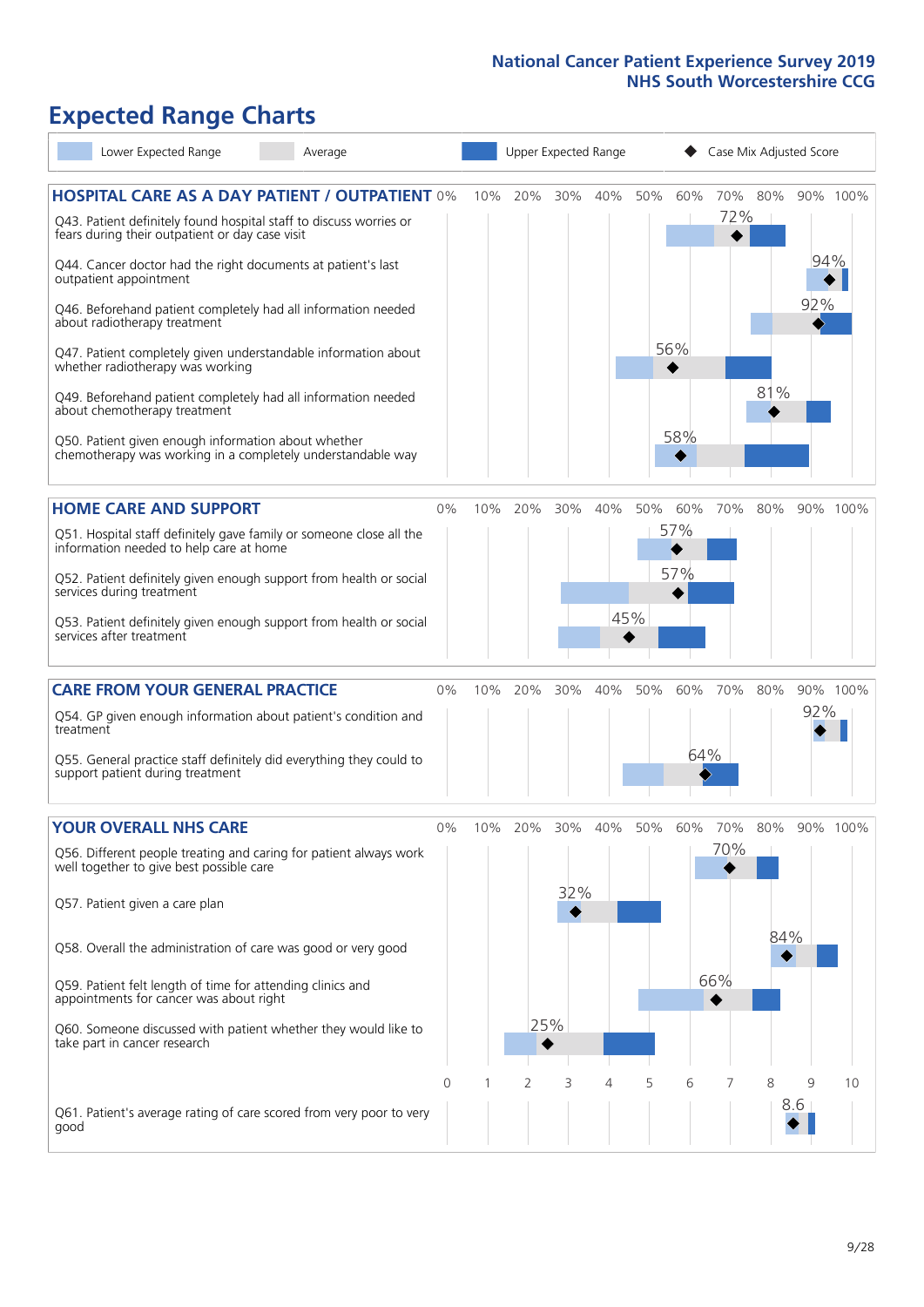# **Comparability Tables**

\* Indicates where a score has been suppressed because there are less than 21 responses.

\*\* No score available for 2018.

 $\triangle$  or  $\nabla$ 

Change 2018-2019: Indicates where 2019 score is significantly higher or lower than 2018 score Change Overall: Indicates significant change overall (2015, 2016, 2017, 2018 and 2019).

Adjusted Score below Lower Expected Range Adjusted Score between Upper and Lower Expected Ranges Adjusted Score above Upper Expected Range

|                                                                             |           | Unadjusted Scores |           |               |                                          |         |               | Case Mix Adjusted Scores            |                |                   |
|-----------------------------------------------------------------------------|-----------|-------------------|-----------|---------------|------------------------------------------|---------|---------------|-------------------------------------|----------------|-------------------|
|                                                                             | 2018<br>n | 2018<br>Score     | 2019<br>n | 2019<br>Score | $\sqrt{Change} Change $<br>2018-<br>2019 | Overall | 2019<br>Score | Lower<br>Expected Expected<br>Range | Upper<br>Range | National<br>Score |
| <b>SEEING YOUR GP</b>                                                       |           |                   |           |               |                                          |         |               |                                     |                |                   |
| Q1. Saw GP once or twice before being told they needed to go<br>to hospital | 471       | 74%               | 444       | 74%           |                                          |         | 74%           | 75%                                 | 83%            | 79%               |
| Q2. Patient thought they were seen as soon as necessary                     | 620       | 81%               | 580       | 82%           |                                          |         | 82%           | 81%                                 | 87%            | 84%               |
| DIAGNOSTIC TESTS                                                            |           |                   |           |               |                                          |         |               |                                     |                |                   |

| <b>PIASIVOJIIL ILJIJ</b>                                                  |      |     |     |     |  |     |     |     |     |
|---------------------------------------------------------------------------|------|-----|-----|-----|--|-----|-----|-----|-----|
| O5. Received all the information needed about the test                    | $**$ | **  | 474 | 94% |  | 93% | 93% | 97% | 95% |
| Q6. The length of time waiting for the test to be done was<br>about right | 543  | 82% | 490 | 84% |  | 84% | 85% | 91% | 88% |
| Q7. Test results explained in completely understandable way               | 542  | 79% | 486 | 77% |  | 77% | 76% | 83% | 80% |

| <b>FINDING OUT WHAT WAS WRONG WITH YOU</b>                                                      |     |     |     |     |  |     |     |     |     |
|-------------------------------------------------------------------------------------------------|-----|-----|-----|-----|--|-----|-----|-----|-----|
| Q10. Patient told they could bring a family member or friend<br>when first told they had cancer | 577 | 81% | 539 | 79% |  | 78% | 72% | 82% | 77% |
| Q11. Patient felt they were told sensitively that they had cancer                               | 623 | 83% | 585 | 84% |  | 84% | 83% | 89% | 86% |
| Q12. Patient completely understood the explanation of what<br>was wrong                         | 628 | 75% | 590 | 73% |  | 71% | 70% | 77% | 73% |
| Q13. Patient given easy to understand written information<br>about the type of cancer they had  | 537 | 73% | 506 | 69% |  | 67% | 71% | 78% | 74% |

| <b>DECIDING THE BEST TREATMENT FOR YOU</b>                                                              |      |     |     |     |     |     |     |     |
|---------------------------------------------------------------------------------------------------------|------|-----|-----|-----|-----|-----|-----|-----|
| Q14. Patient felt that treatment options were completely<br>explained                                   | 534  | 79% | 497 | 80% | 80% | 80% | 87% | 83% |
| Q15. Patient felt possible side effects were definitely explained<br>in an understandable way           | 604  | 72% | 547 | 67% | 68% | 69% | 76% | 73% |
| Q16. Patient definitely given practical advice and support in<br>dealing with side effects of treatment | 599  | 63% | 551 | 62% | 62% | 63% | 71% | 67% |
| Q17. Patient definitely told about side effects that could affect<br>them in the future                 | 571  | 52% | 525 | 53% | 52% | 53% | 61% | 57% |
| Q18. Patient definitely involved as much as they wanted in<br>decisions about care and treatment        | $**$ | **  | 575 | 78% | 77% | 78% | 84% | 81% |

| <b>CLINICAL NURSE SPECIALIST (CNS)</b>                                                    |     |     |     |     |     |     |     |     |
|-------------------------------------------------------------------------------------------|-----|-----|-----|-----|-----|-----|-----|-----|
| Q19. Patient given the name of a CNS who would support them<br>through their treatment    | 601 | 87% | 553 | 85% | 86% | 90% | 94% | 92% |
| Q20. Patient found it very or quite easy to contact their CNS                             | 454 | 82% | 419 | 82% | 82% | 81% | 89% | 85% |
| Q21. Patient got understandable answers to important<br>questions all or most of the time | 429 | 87% | 395 | 87% | 86% | 84% | 91% | 87% |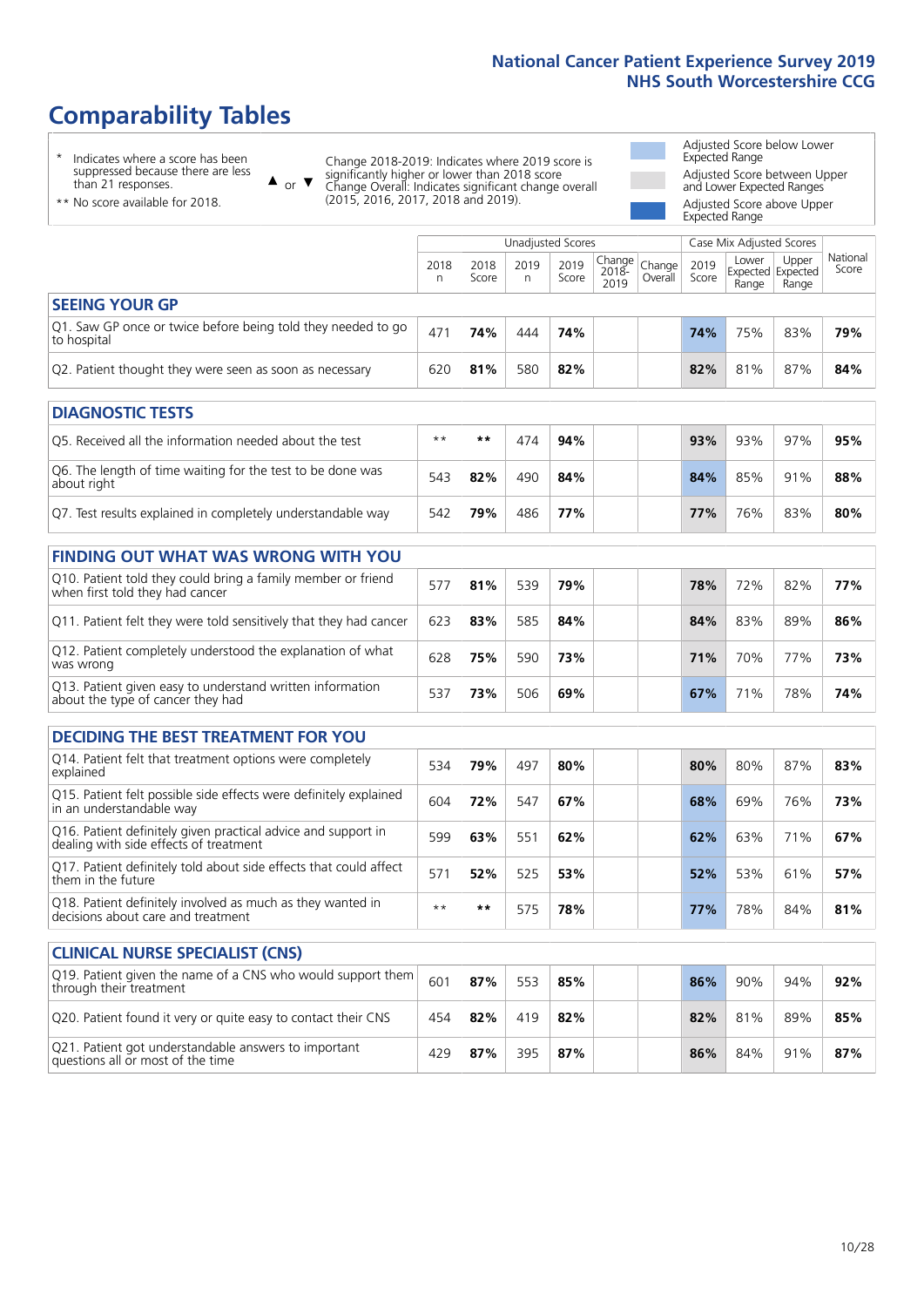# **Comparability Tables**

\* Indicates where a score has been suppressed because there are less than 21 responses.

\*\* No score available for 2018.

 $\triangle$  or  $\nabla$ 

Change 2018-2019: Indicates where 2019 score is significantly higher or lower than 2018 score Change Overall: Indicates significant change overall (2015, 2016, 2017, 2018 and 2019).

Adjusted Score below Lower Expected Range Adjusted Score between Upper and Lower Expected Ranges Adjusted Score above Upper Expected Range

|                                                                                                                   |              |               |            | <b>Unadjusted Scores</b> |                         |                   |               | Case Mix Adjusted Scores            |                |                   |
|-------------------------------------------------------------------------------------------------------------------|--------------|---------------|------------|--------------------------|-------------------------|-------------------|---------------|-------------------------------------|----------------|-------------------|
|                                                                                                                   | 2018<br>n    | 2018<br>Score | 2019<br>n. | 2019<br>Score            | Change<br>2018-<br>2019 | Change<br>Overall | 2019<br>Score | Lower<br>Expected Expected<br>Range | Upper<br>Range | National<br>Score |
| <b>SUPPORT FOR PEOPLE WITH CANCER</b>                                                                             |              |               |            |                          |                         |                   |               |                                     |                |                   |
| Q22. Hospital staff gave information about support or self-help<br>groups for people with cancer                  | 428          | 81%           | 418        | 81%                      |                         |                   | 81%           | 85%                                 | 91%            | 88%               |
| Q23. Hospital staff discussed or gave information about the<br>impact cancer could have on day to day activities  | 381          | 79%           | 363        | 79%                      |                         |                   | 79%           | 80%                                 | 88%            | 84%               |
| Q24. Hospital staff gave information on getting financial help or<br>possible benefits                            | 279          | 47%           | 265        | 49%                      |                         |                   | 50%           | 57%                                 | 69%            | 63%               |
| Q25. Hospital staff told patient they could get free prescriptions                                                | 263          | 83%           | 244        | 81%                      |                         |                   | 80%           | 77%                                 | 87%            | 82%               |
| <b>OPERATIONS</b>                                                                                                 |              |               |            |                          |                         |                   |               |                                     |                |                   |
| Q27. Beforehand, patient had all the information needed about<br>the operation                                    | 309          | 96%           | 253        | 95%                      |                         |                   | 95%           | 94%                                 | 99%            | 96%               |
| Q28. Afterwards, staff completely explained how operation had<br>gone in understandable way                       | 305          | 78%           | 252        | 80%                      |                         |                   | 79%           | 74%                                 | 84%            | 79%               |
| <b>HOSPITAL CARE AS AN INPATIENT</b>                                                                              |              |               |            |                          |                         |                   |               |                                     |                |                   |
| Q30. Hospital staff didn't talk in front of patient as if patient<br>wasn't there                                 | $* *$        | **            | 272        | 78%                      |                         |                   | 77%           | 79%                                 | 88%            | 84%               |
| Q31. Patient had confidence and trust in all doctors treating<br>them                                             | $\star\star$ | **            | 275        | 81%                      |                         |                   | 81%           | 79%                                 | 88%            | 84%               |
| Q32. Patient's family or someone close definitely felt able to talk<br>to a doctor                                | $* *$        | **            | 241        | 69%                      |                         |                   | 69%           | 67%                                 | 78%            | 72%               |
| Q33. Patient had confidence and trust in all the ward nurses<br>treating them                                     | $\star\star$ | **            | 275        | 72%                      |                         |                   | 71%           | 69%                                 | 79%            | 74%               |
| Q34. Patient thought there were always or nearly always<br>enough nurses on duty to care for them                 | $* *$        | $***$         | 274        | 64%                      |                         |                   | 63%           | 59%                                 | 70%            | 64%               |
| Q35. All hospital staff asked patient what name they prefer to<br>be called by                                    | $**$         | **            | 274        | 76%                      |                         |                   | 74%           | 63%                                 | 79%            | 71%               |
| Q36. Patient always given enough privacy when discussing<br>condition or treatment                                | $* *$        | $***$         | 276        | 82%                      |                         |                   | 81%           | 80%                                 | 89%            | 85%               |
| Q37. Patient definitely found hospital staff to discuss worries or<br>fears during their inpatient visit          | $**$         | **            | 196        | 50%                      |                         |                   | 50%           | 45%                                 | 59%            | 52%               |
| Q38. Hospital staff definitely did everything they could to help<br>control pain                                  | $* *$        | $***$         | 233        | 80%                      |                         |                   | 79%           | 78%                                 | 88%            | 83%               |
| Q39. Patient always felt they were treated with respect and<br>dignity while in hospital                          | $\star\star$ | **            | 275        | 86%                      |                         |                   | 85%           | 84%                                 | 92%            | 88%               |
| Q40. Patient given clear written information about what should<br>or should not do after leaving hospital         | $**$         | $***$         | 253        | 79%                      |                         |                   | 79%           | 82%                                 | 90%            | 86%               |
| Q41. Hospital staff told patient who to contact if worried about<br>condition or treatment after leaving hospital | $* *$        | **            | 264        | 94%                      |                         |                   | 94%           | 91%                                 | 97%            | 94%               |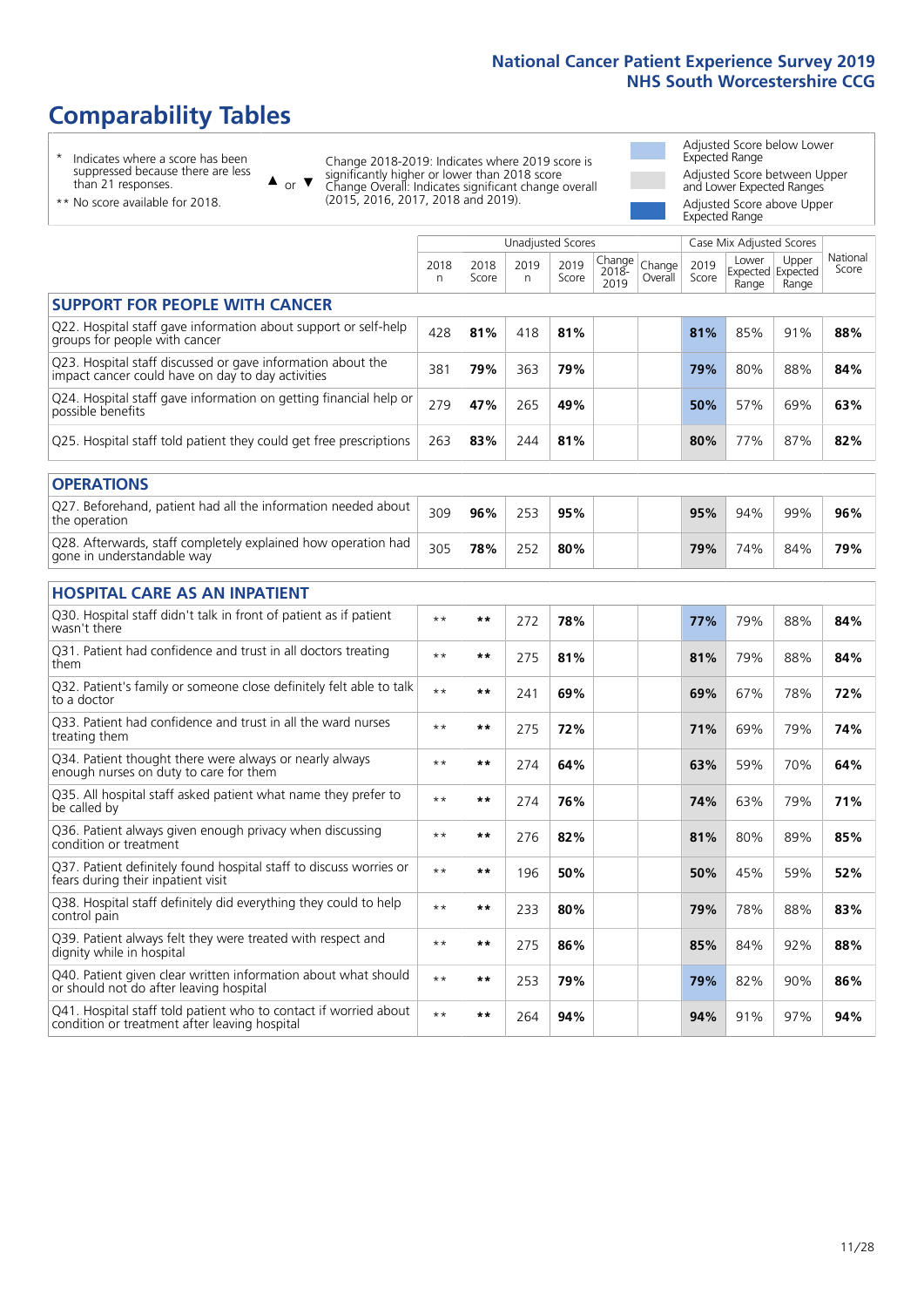Unadjusted Scores **Case Mix Adjusted Scores** 

# **Comparability Tables**

\* Indicates where a score has been suppressed because there are less than 21 responses.

or  $\blacktriangledown$  $\blacktriangle$ 

Change 2018-2019: Indicates where 2019 score is significantly higher or lower than 2018 score Change Overall: Indicates significant change overall (2015, 2016, 2017, 2018 and 2019).

Adjusted Score below Lower Expected Range Adjusted Score between Upper and Lower Expected Ranges Adjusted Score above Upper Expected Range

\*\* No score available for 2018.

|                                                                                                                       | 2018<br>n | 2018<br>Score | 2019<br>n. | 2019<br>Score | Change<br>2018-<br>2019 | Change<br>Overall | 2019<br>Score | Lower<br>Range | Upper<br>Expected Expected<br>Range | National<br>Score |
|-----------------------------------------------------------------------------------------------------------------------|-----------|---------------|------------|---------------|-------------------------|-------------------|---------------|----------------|-------------------------------------|-------------------|
| <b>HOSPITAL CARE AS A DAY PATIENT / OUTPATIENT</b>                                                                    |           |               |            |               |                         |                   |               |                |                                     |                   |
| Q43. Patient definitely found hospital staff to discuss worries or<br>fears during their outpatient or day case visit | 461       | 72%           | 414        | 73%           |                         |                   | 72%           | 66%            | 75%                                 | 71%               |
| Q44. Cancer doctor had the right documents at patient's last<br>outpatient appointment                                | 557       | 94%           | 500        | 95%           |                         |                   | 94%           | 94%            | 98%                                 | 96%               |
| Q46. Beforehand patient completely had all information needed<br>about radiotherapy treatment                         | 158       | 85%           | 129        | 91%           |                         |                   | 92%           | 80%            | 92%                                 | 86%               |
| Q47. Patient completely given understandable information<br>about whether radiotherapy was working                    | 123       | 48%           | 114        | 56%           |                         |                   | 56%           | 51%            | 69%                                 | 60%               |
| Q49. Beforehand patient completely had all information needed<br>about chemotherapy treatment                         | 339       | 85%           | 266        | 81%           |                         |                   | 81%           | 80%            | 89%                                 | 84%               |
| Q50. Patient given enough information about whether<br>chemotherapy was working in a completely understandable way    | 302       | 68%           | 245        | 58%           | ▼                       |                   | 58%           | 62%            | 73%                                 | 68%               |
| <b>HOME CARE AND SUPPORT</b>                                                                                          |           |               |            |               |                         |                   |               |                |                                     |                   |
| Q51. Hospital staff definitely gave family or someone close all<br>the information needed to help care at home        | 491       | 58%           | 475        | 57%           |                         |                   | 57%           | 55%            | 64%                                 | 60%               |
| Q52. Patient definitely given enough support from health or<br>social services during treatment                       | 321       | 61%           | 316        | 58%           |                         |                   | 57%           | 45%            | 60%                                 | 52%               |
| Q53. Patient definitely given enough support from health or<br>social services after treatment                        | 161       | 50%           | 181        | 47%           |                         |                   | 45%           | 38%            | 52%                                 | 45%               |
| <b>CARE FROM YOUR GENERAL PRACTICE</b>                                                                                |           |               |            |               |                         |                   |               |                |                                     |                   |
| Q54. GP given enough information about patient's condition<br>and treatment                                           | 470       | 95%           | 460        | 93%           |                         |                   | 92%           | 93%            | 97%                                 | 95%               |
| Q55. General practice staff definitely did everything they could<br>to support patient during treatment               | 435       | 66%           | 426        | 65%           |                         | ▼                 | 64%           | 53%            | 63%                                 | 58%               |
| <b>YOUR OVERALL NHS CARE</b>                                                                                          |           |               |            |               |                         |                   |               |                |                                     |                   |
| Q56. Different people treating and caring for patient always<br>work well together to give best possible care         | $* *$     | **            | 563        | 71%           |                         |                   | 70%           | 69%            | 77%                                 | 73%               |
| Q57. Patient given a care plan                                                                                        | 480       | 33%           | 441        | 31%           |                         |                   | 32%           | 33%            | 42%                                 | 38%               |
| Q58. Overall the administration of care was good or very good                                                         | 626       | 84%           | 588        | 84%           |                         | ▼                 | 84%           | 86%            | 91%                                 | 89%               |
| Q59. Patient felt length of time for attending clinics and<br>appointments for cancer was about right                 | 620       | 67%           | 581        | 68%           |                         |                   | 66%           | 63%            | 75%                                 | 69%               |
| Q60. Someone discussed with patient whether they would like<br>to take part in cancer research                        | 604       | 27%           | 562        | 25%           |                         |                   | 25%           | 22%            | 39%                                 | 30%               |
| Q61. Patient's average rating of care scored from very poor to<br>very good                                           | 617       | 8.7           | 574        | 8.6           |                         |                   | 8.6           | 8.7            | 8.9                                 | 8.8               |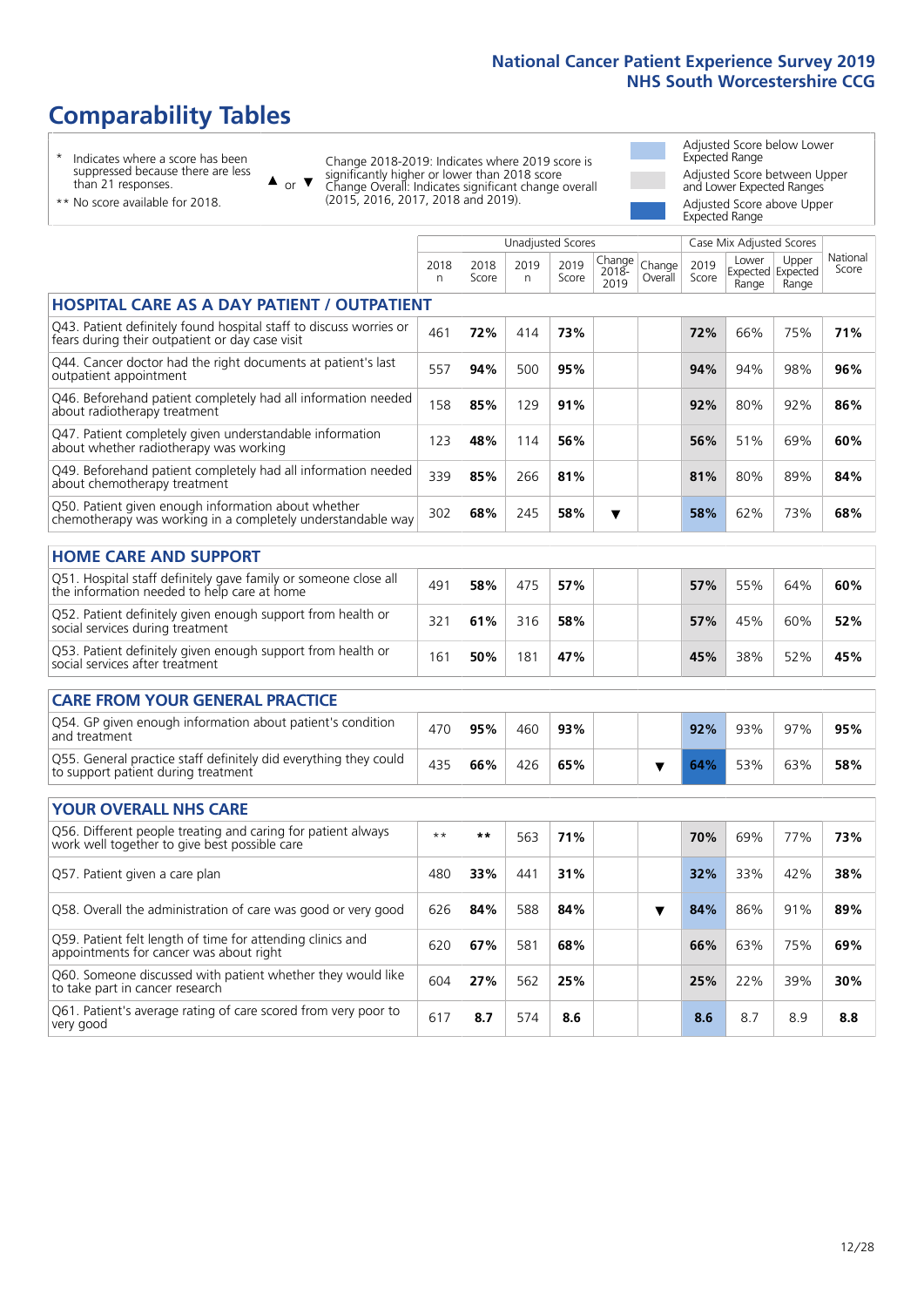- \* Indicates where a score has been suppressed because there are less than 21 responses.
- n.a. Indicates that there were no respondents for that tumour group.

| <b>SEEING YOUR GP</b>                           |            |         |                 |                   |                    |                 |                  |                             | Tumour Group |         |                                                     |                 |                 |             |                |
|-------------------------------------------------|------------|---------|-----------------|-------------------|--------------------|-----------------|------------------|-----------------------------|--------------|---------|-----------------------------------------------------|-----------------|-----------------|-------------|----------------|
|                                                 |            | Brain   | <b>Breast</b>   | Colorectal<br>LGT | ᠊ᢛ<br>Gynaecologic | Haematological  | Head and<br>Neck | Lung                        | Prostate     | Sarcoma | Skin                                                | Upper<br>Gastro | Irologica       | Other       | All<br>Cancers |
| Q1. Saw GP once or twice before being told they | <b>CCG</b> | n.a.    | 88% 67% 82% 56% |                   |                    |                 | $\star$          | $\star$                     | 80%          |         | $\star$                                             | $\star$         |                 | 79% 61% 74% |                |
| needed to go to hospital                        | National   | 59%     |                 |                   |                    |                 |                  | 94% 75% 77% 67% 79% 71% 82% |              |         | 71% 90% 74% 83% 74% 79%                             |                 |                 |             |                |
| Q2. Patient thought they were seen as soon as   | <b>CCG</b> | $\star$ |                 |                   |                    | 90% 81% 88% 77% | $\star$          | $\star$                     | 80%          | $\star$ |                                                     |                 | 85% 83% 78% 82% |             |                |
| necessary                                       | National   | 79%     |                 |                   |                    |                 |                  |                             |              |         | 89% 83% 81% 82% 81% 84% 86% 69% 85% 79% 85% 79% 84% |                 |                 |             |                |

#### **DIAGNOSTIC TESTS** Tumour Group

|                                                   |                                          | Brain   | <b>Breast</b> | Colorectal  | ᅙ<br>Gynaecologic | Haematological | Head and<br>Neck | Lung        | Prostate | Sarcoma | Skin | Upper<br>Gastro | rological                                   | Other | All<br>Cancers |
|---------------------------------------------------|------------------------------------------|---------|---------------|-------------|-------------------|----------------|------------------|-------------|----------|---------|------|-----------------|---------------------------------------------|-------|----------------|
| O5. Received all the information needed about     | CCG                                      | $\star$ |               | 97% 94%     | $\star$           | 94%            | $\star$          | $\star$     | 91%      | $\star$ |      | 96%             | 92% 92% 94%                                 |       |                |
| the test                                          | National                                 | 93%     |               | 95% 95%     |                   | 93% 95%        |                  | 93% 95% 95% |          | 93%     | 96%  |                 | 95% 95% 95% 95%                             |       |                |
| Q6. The length of time waiting for the test to be | <b>CCG</b>                               | $\star$ |               | 88% 90%     | $\star$           | 87%            | $\star$          | $\star$     | 78%      | $\star$ |      |                 | 88% 76% 81% 84%                             |       |                |
| done was about right                              | National                                 |         |               | 84% 91% 88% |                   |                |                  |             |          |         |      |                 | 86% 89% 88% 87% 87% 81% 87% 84% 87% 86% 88% |       |                |
| Q7. Test results explained in completely          | CCG                                      | $\star$ |               | 88% 86%     | $\star$           | 75%            | $\star$          | $\star$     | 71%      | $\star$ |      |                 | 69% 78% 67% 77%                             |       |                |
| understandable way                                | National 71% 83% 82% 77% 77% 79% 80% 80% |         |               |             |                   |                |                  |             |          |         |      |                 | 78% 84% 75% 80% 76% 80%                     |       |                |

| <b>FINDING OUT WHAT WAS WRONG WITH YOU</b>        |          |         |               |                       |                |               |                  |                         | Tumour Group |         |         |                 |            |             |                |
|---------------------------------------------------|----------|---------|---------------|-----------------------|----------------|---------------|------------------|-------------------------|--------------|---------|---------|-----------------|------------|-------------|----------------|
|                                                   |          | Brain   | <b>Breast</b> | olorectal<br>LGT<br>Ū | Gynaecological | Haematologica | Head and<br>Neck | Lung                    | Prostate     | Sarcoma | Skin    | Upper<br>Gastro | Irological | Other       | All<br>Cancers |
| Q10. Patient told they could bring a family       | CCG      | $\star$ | 88% 89%       |                       | 69%            | 82%           | $\star$          | $\star$                 | 74%          | $\ast$  | $\star$ | 81%             | 69%        | 67% 79%     |                |
| member or friend when first told they had cancer  | National | 85%     | 82%           | 82%                   | 71%            | 71%           | 71%              | 77%                     | 79%          | 73%     | 69%     | 76%             | 73%        | 75%         | 77%            |
| Q11. Patient felt they were told sensitively that | CCG      | $\star$ | $90\%$        | 87%                   | 89%            | 84%           | $\star$          | 95%                     | 77%          | $\ast$  | $\star$ | 89%             | 84%        | 80%         | 84%            |
| they had cancer                                   | National | 79%     |               |                       | 89% 87% 82%    | 84% 87%       |                  | 83% 86% 84%             |              |         | 89%     |                 |            | 81% 84% 83% | 86%            |
| Q12. Patient completely understood the            | CCG      | $\star$ | 88%           | 72%                   | 78%            | 63%           | $\star$          | 71%                     | 74%          | $\ast$  | $\star$ | 63%             |            | 72% 66% 73% |                |
| explanation of what was wrong                     | National | 66%     | 77%           | 79%                   | 73%            | 60%           | 78%              | 76%                     | 79%          | 67%     | 80%     | 70%             | 77%        | 70%         | 73%            |
| Q13. Patient given easy to understand written     | CCG      | $\star$ | 78%           | 75%                   | 50%            | 76%           | $\star$          | $\star$                 | 71%          | n.a.    | $\star$ | 60%             | 78% 47%    |             | 69%            |
| information about the type of cancer they had     | National | 66%     | 78%           | 73%                   | 71%            | 76%           |                  | 69% 67% 83% 67% 84% 67% |              |         |         |                 | 74%        | 65%         | 74%            |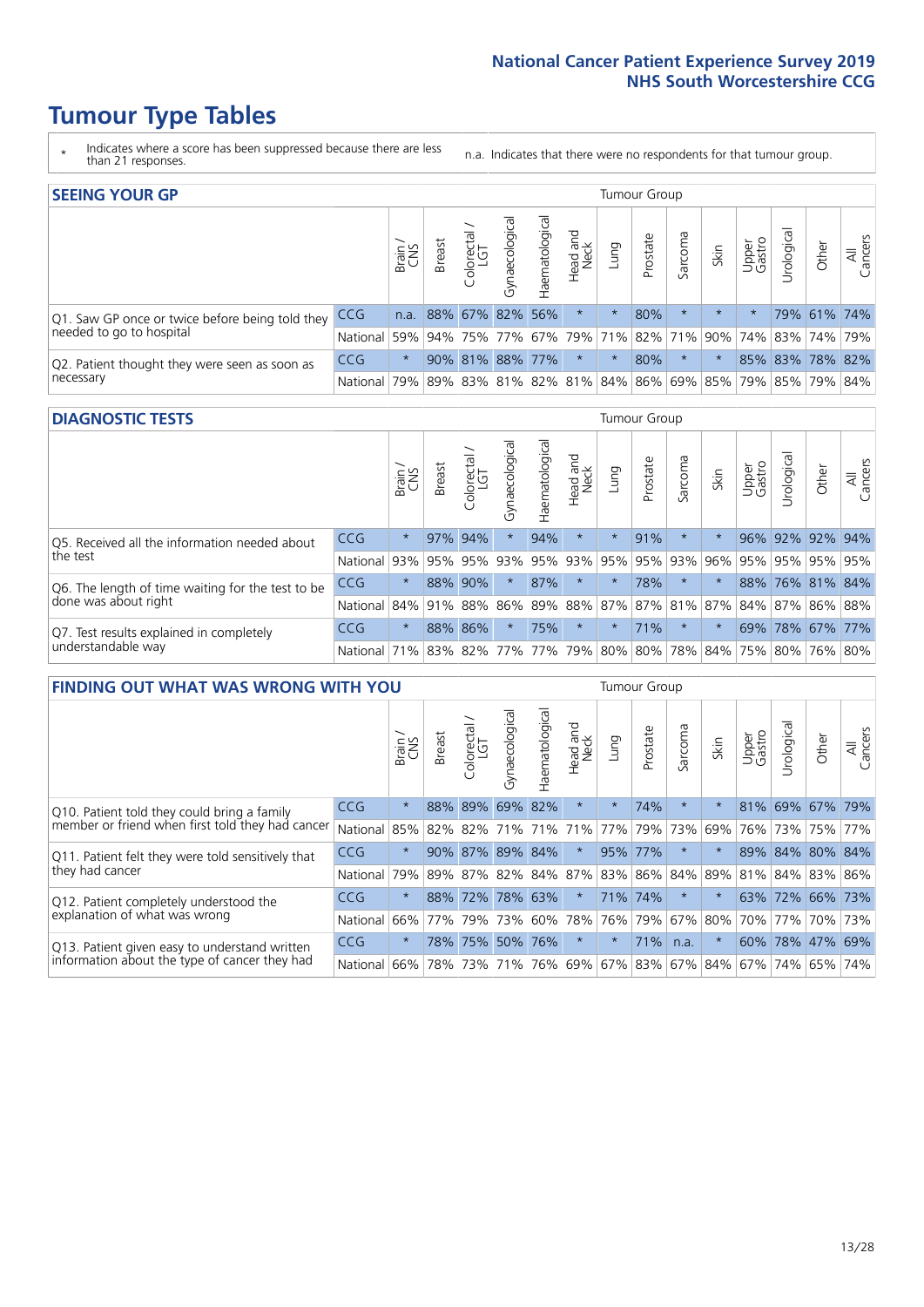\* Indicates where a score has been suppressed because there are less than 21 responses.

n.a. Indicates that there were no respondents for that tumour group.

| <b>DECIDING THE BEST TREATMENT FOR YOU</b>         |            |         |               |                    |                |                |                        |          | <b>Tumour Group</b> |                                     |         |                 |            |                 |                |
|----------------------------------------------------|------------|---------|---------------|--------------------|----------------|----------------|------------------------|----------|---------------------|-------------------------------------|---------|-----------------|------------|-----------------|----------------|
|                                                    |            | Brain   | <b>Breast</b> | Colorectal.<br>LGT | Gynaecological | Haematological | ad and<br>Neck<br>Head | Lung     | Prostate            | Sarcoma                             | Skin    | Upper<br>Gastro | Jrological | Other           | All<br>Cancers |
| Q14. Patient felt that treatment options were      | <b>CCG</b> | $\star$ | 83%           | 89%                | $\star$        | 79%            | $\star$                | $\star$  | 77%                 | n.a.                                |         | 68%             | 74%        | 74%             | 80%            |
| completely explained                               | National   | 85%     | 85%           | 85%                | 85%            | 82%            | 87%                    | 84%      | 83%                 | 83%                                 | 89%     | 81%             |            | 83% 79% 83%     |                |
| Q15. Patient felt possible side effects were       | <b>CCG</b> | $\star$ | 73%           | 77%                |                | 74% 65%        | $\star$                | $^\star$ | 65%                 | $^\star$                            |         |                 |            | 44% 62% 63% 67% |                |
| definitely explained in an understandable way      | National   | 69%     | 74%           | 76%                | 75%            | 69%            | 73%                    | 74%      | 73%                 | 73%                                 | 77%     | 72%             | 71%        | 70% 73%         |                |
| Q16. Patient definitely given practical advice and | <b>CCG</b> | $\star$ | 67%           | 60%                | 72%            | 67%            | $\star$                | $\star$  | 55%                 | $\star$                             | $\star$ |                 |            | 48% 67% 61% 62% |                |
| support in dealing with side effects of treatment  | National   | 63%     | 70%           | 70%                | 69%            | 65%            | 70%                    | 69%      | 65%                 | 66%                                 | 71%     | 66%             |            | 63% 64% 67%     |                |
| Q17. Patient definitely told about side effects    | CCG        | $\star$ |               | 50% 55%            |                | 59% 54%        | $\star$                | $\star$  | 55%                 | $\ast$                              | $\star$ |                 |            | 46% 43% 47% 53% |                |
| that could affect them in the future               | National   | 62%     | 57%           | 59%                |                | 56% 51%        | 64%                    | 56%      | 66%                 | 54%                                 | 66%     |                 |            | 53% 56% 52%     | 57%            |
| Q18. Patient definitely involved as much as they   | <b>CCG</b> | $\star$ |               | 85% 80% 89% 76%    |                |                | $\star$                | $^\star$ | 79%                 | $\star$                             | $\star$ |                 |            | 54% 73% 69% 78% |                |
| wanted in decisions about care and treatment       | National   | 79%     |               |                    |                |                |                        |          |                     | 81% 83% 81% 80% 81% 81% 84% 81% 87% |         | 79%             |            | 79% 78% 81%     |                |

#### **CLINICAL NURSE SPECIALIST (CNS)** Tumour Group

|                                             |                  | Brain   | <b>Breast</b> | olorectal<br>LGT<br>Ü | त्त<br>aecologic<br>Ğ | ক<br>aematologic<br>Í | Head and<br>Neck | Lung    | Prostate | Sarcoma | Skin            | Upper<br>Gastro             | $\overline{\sigma}$<br>rologica | Other       | All<br>Cancers |
|---------------------------------------------|------------------|---------|---------------|-----------------------|-----------------------|-----------------------|------------------|---------|----------|---------|-----------------|-----------------------------|---------------------------------|-------------|----------------|
| Q19. Patient given the name of a CNS who    | <b>CCG</b>       | $\star$ |               | 92% 85%               | 92%                   | 88%                   | $\star$          |         | 84%      | $\star$ |                 | 85%                         |                                 | 78% 77% 85% |                |
| would support them through their treatment  | National         | 95%     | 95%           | 92%                   | 95%                   | 92%                   | 91%              |         |          |         | 94% 91% 91% 91% | 93%                         | 85%                             | 89%         | 92%            |
| Q20. Patient found it very or quite easy to | <b>CCG</b>       | $\star$ |               | 89% 88%               |                       | 84%                   | $\star$          | $\star$ | 68%      | $\star$ | $\star$         | 81%                         |                                 | 63% 90% 82% |                |
| contact their CNS                           | National         |         | 86% 84% 88%   |                       | 85%                   | 87%                   | 86%              | 86% 80% |          |         |                 | 86% 90% 85% 83% 83%         |                                 |             | 85%            |
| Q21. Patient got understandable answers to  | CCG              | $\star$ | 92%           | 89%                   |                       | 93%                   | $\star$          | $\star$ | 80%      | $\star$ | $\star$         | $\star$                     |                                 | 76% 92%     | 87%            |
| important questions all or most of the time | National 82% 87% |         |               | $89\%$                | 86%                   |                       |                  |         |          |         |                 | 89% 88% 86% 87% 87% 93% 86% | 87%                             | 86%         | 87%            |

| <b>SUPPORT FOR PEOPLE WITH CANCER</b>                                                             |            |         |               |                        |                |                |                        |          | Tumour Group |         |         |                 |           |         |                |
|---------------------------------------------------------------------------------------------------|------------|---------|---------------|------------------------|----------------|----------------|------------------------|----------|--------------|---------|---------|-----------------|-----------|---------|----------------|
|                                                                                                   |            | Brain   | <b>Breast</b> | olorectal.<br>LGT<br>Ũ | Gynaecological | Haematological | ad and<br>Neck<br>Head | Lung     | Prostate     | Sarcoma | Skin    | Upper<br>Gastro | Jrologica | Other   | All<br>Cancers |
| Q22. Hospital staff gave information about<br>support or self-help groups for people with         | <b>CCG</b> | $\star$ | 90%           | 86%                    | $\star$        | 82%            | $\star$                | $^\star$ | 79%          | $\star$ | $\star$ | 88%             | 61%       | 72% 81% |                |
| cancer                                                                                            | National   | 92%     | 92%           | 88%                    | 87%            | 86%            | 88%                    | 87%      | 91%          | 86%     | 90%     | 88%             | 81%       | 83%     | 88%            |
| Q23. Hospital staff discussed or gave information<br>about the impact cancer could have on day to | CCG        | n.a.    | 86%           | 86%                    | $\star$        | 82%            | $\star$                | $\star$  | 74%          | $\star$ | $\star$ | 64%             | $\star$   | 77%     | 79%            |
| day activities                                                                                    | National   | 84%     | 86%           | 85%                    | 82%            | 84%            | 84%                    | 83%      | 88%          | 81%     | 86%     | 83%             | 78%       | 79%     | 84%            |
| Q24. Hospital staff gave information on getting                                                   | CCG        | $\star$ | 65% 63%       |                        | $\star$        | 44%            | $\star$                | $\star$  | 31%          | n.a.    | $\star$ | $\star$         | $\star$   |         | 51% 49%        |
| financial help or possible benefits                                                               | National   | 78%     |               | 68% 61%                | 66%            |                | 61% 67%                | 72%      | 55%          | 64%     | 60%     | 64%             | 47%       | 59%     | 63%            |
| Q25. Hospital staff told patient they could get                                                   | CCG        | $\star$ |               | 95% 84%                | $\star$        | 80%            | $\ast$                 | $\star$  | 70%          | $\star$ | $\star$ | $\star$         | $^\star$  | 89%     | 81%            |
| free prescriptions                                                                                | National   | 82%     | 81% 83%       |                        | 79%            |                | 87% 84% 86% 80%        |          |              | 78%     | 71%     | 84%             | 73%       | 81%     | 82%            |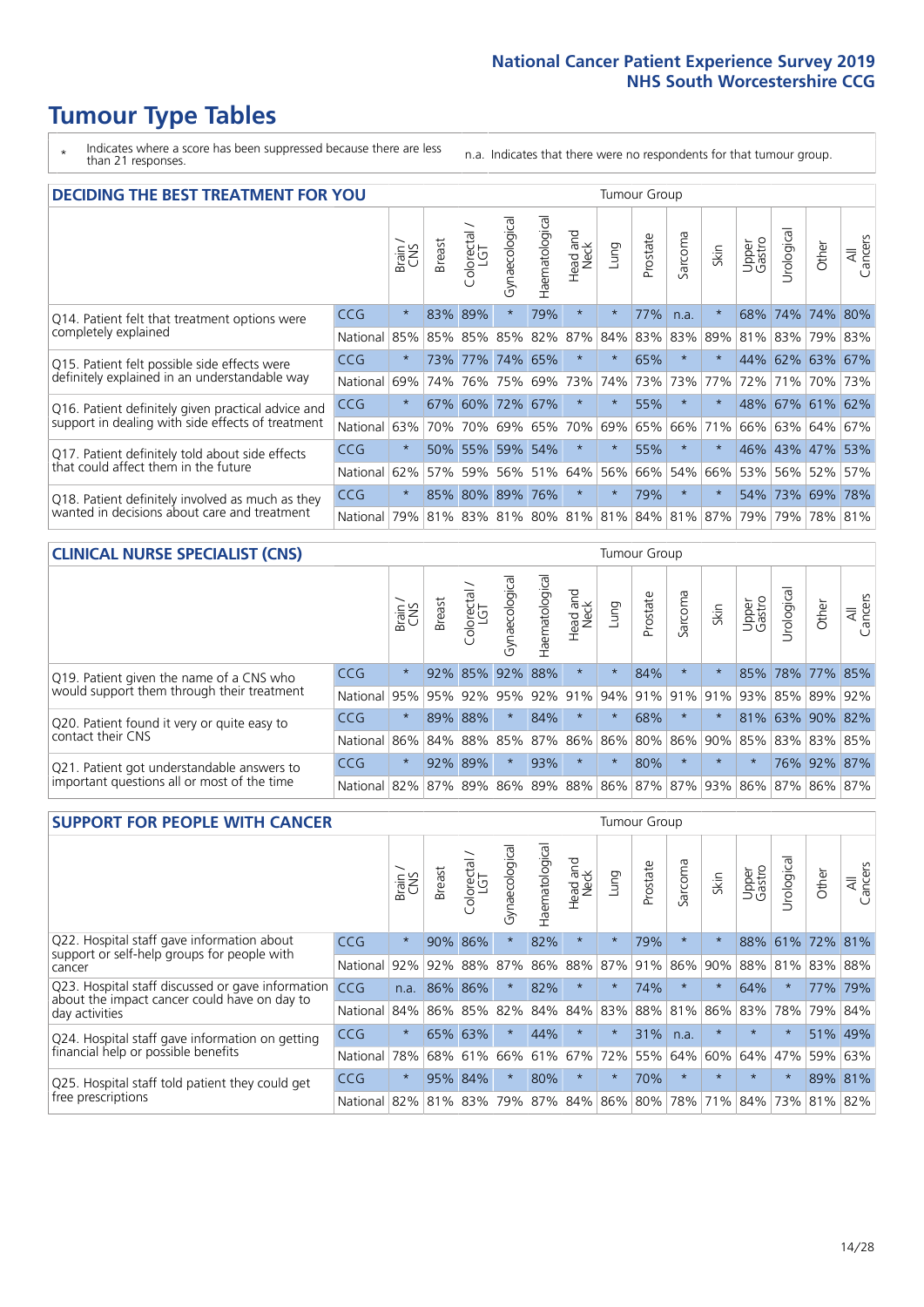- \* Indicates where a score has been suppressed because there are less than 21 responses.
- n.a. Indicates that there were no respondents for that tumour group.

| <b>OPERATIONS</b>                                                                           |            |       |               |            |                   |                |                             |             |          | Tumour Group |                     |                 |                                  |         |                |  |  |  |
|---------------------------------------------------------------------------------------------|------------|-------|---------------|------------|-------------------|----------------|-----------------------------|-------------|----------|--------------|---------------------|-----------------|----------------------------------|---------|----------------|--|--|--|
|                                                                                             |            | Brain | <b>Breast</b> | Colorectal | ক<br>Gynaecologic | Haematological | Head and<br>Neck            | <b>Dung</b> | Prostate | Sarcoma      | Skin                | Upper<br>Gastro | $\overline{\sigma}$<br>Jrologica | Other   | All<br>Cancers |  |  |  |
| Q27. Beforehand, patient had all the information                                            | CCG        | n.a.  |               | 98% 92%    | $\star$           | $\star$        | $\star$                     | $\star$     | 94%      | n.a.         |                     |                 | 100%                             | $\ast$  | 95%            |  |  |  |
| needed about the operation                                                                  | National   | 96%   |               | 97% 96%    |                   |                | 96% 94% 96% 95% 97% 95% 96% |             |          |              |                     | 96%             | 95% 95%                          |         | 96%            |  |  |  |
| Q28. Afterwards, staff completely explained how<br>operation had gone in understandable way | <b>CCG</b> | n.a.  | 81% 88%       |            | $\star$           | $\star$        | $\star$                     | $\star$     | 75%      | n.a.         |                     | $\star$         | 65%                              | $\star$ | 80%            |  |  |  |
|                                                                                             | National   | 76%   |               | 79% 83%    |                   |                | 79%   78%   79%             |             |          |              | 79% 78% 80% 82% 79% |                 |                                  | 76% 77% | 79%            |  |  |  |

### **HOSPITAL CARE AS AN INPATIENT** Tumour Group

|                                                                                                   |              | Brain   | Breast  | Colorectal /<br>LGT | Gynaecological | Haematological | Head and<br>Neck | Lung        | Prostate | Sarcoma | Skin            | Upper<br>Gastro | Urological | Other       | All<br>Cancers |
|---------------------------------------------------------------------------------------------------|--------------|---------|---------|---------------------|----------------|----------------|------------------|-------------|----------|---------|-----------------|-----------------|------------|-------------|----------------|
| Q30. Hospital staff didn't talk in front of patient                                               | CCG          | $\star$ | 88% 81% |                     | $\star$        | 76%            | $\star$          | $\star$     | 74%      | n.a.    | $\star$         | $\star$         |            | 81% 72% 78% |                |
| as if patient wasn't there                                                                        | National     | 81%     | 86%     | 81%                 | 83%            | 84%            | 83%              | 81%         | 88%      | 86%     | 86%             | 81%             | 83%        | 82%         | 84%            |
| 031. Patient had confidence and trust in all<br>doctors treating them                             | CCG          | $\star$ | 88% 85% |                     |                | 82%            | $\star$          | $\star$     | 84%      | n.a.    | $\star$         |                 |            | 77% 61% 81% |                |
|                                                                                                   | National     | 82%     | 83% 85% |                     | 83%            | 82%            |                  | 87% 83%     | 89%      | 86%     | 85%             | 81%             | 85%        | 80% 84%     |                |
| Q32. Patient's family or someone close definitely                                                 | CCG          | $\star$ | 77%     | 74%                 |                | 68%            | $\star$          | $\star$     | 59%      | n.a.    | $\star$         |                 |            | 68% 63% 69% |                |
| felt able to talk to a doctor                                                                     | National     | 67%     | 72%     | 73%                 | 72%            | 74%            | 75%              | 74%         | 72%      | 71%     | 74%             | 73%             | 71%        | 69%         | 72%            |
| Q33. Patient had confidence and trust in all the                                                  | CCG          | $\star$ |         | 76% 72%             | $\star$        | 76%            | $\star$          | $\star$     | 67%      | n.a.    | $\star$         |                 |            | 75% 63% 72% |                |
| ward nurses treating them                                                                         | National     | 72%     | 73%     | 72%                 | 71%            | 77%            | 75%              | 77%         | 79%      | 74%     | 75%             | 73%             | 77%        | 69%         | 74%            |
| Q34. Patient thought there were always or nearly<br>always enough nurses on duty to care for them | CCG          | $\star$ | 76%     | 66%                 | $\star$        | 58%            | $\star$          | $\star$     | 63%      | n.a.    | $\star$         | $\star$         | 65%        | 50%         | 64%            |
|                                                                                                   | National     | 68%     | 64%     | 62%                 | 63%            | 63%            | 65%              | 68%         | 72%      | 65%     | 70%             | 65%             | 66%        | 60%         | 64%            |
| Q35. All hospital staff asked patient what name                                                   | CCG          | $\star$ |         | 79% 77%             | $\star$        | 68%            | $\star$          | $\star$     | 72%      | n.a.    | $\star$         |                 |            | 84% 77% 76% |                |
| they prefer to be called by                                                                       | National     | 68%     | 62%     | 74%                 | 65%            | 72%            | 71%              | 76%         | 72%      | 74%     | 70%             | 78%             | 76%        | 69%         | 71%            |
| Q36. Patient always given enough privacy when                                                     | CCG          | $\star$ | 88% 81% |                     | $\star$        | 82%            | $\star$          | $\star$     | 87%      | n.a.    | $\ast$          |                 |            | 81% 77% 82% |                |
| discussing condition or treatment                                                                 | National     | 78%     | 84%     | 85%                 | 81%            |                |                  | 86% 87% 84% | 88%      | 84%     | 84%             | 84%             | 85%        | 82%         | 85%            |
| Q37. Patient definitely found hospital staff to                                                   | CCG          | $\star$ | 57%     | 55%                 | $\star$        | 52%            | $\star$          | $\star$     | 53%      | n.a.    | $\star$         |                 | $\star$    | 36%         | 50%            |
| discuss worries or fears during their inpatient visit                                             | National     | 45%     |         | 51% 55%             | 51%            |                | 56% 52%          | 49%         | 53%      | 54%     | 51%             | 53%             | 49%        | 46% 52%     |                |
| Q38. Hospital staff definitely did everything they                                                | CCG          | $\star$ | 89% 79% |                     | $\star$        | 84%            | $\star$          | $\star$     | 83%      | n.a.    | $\star$         | $\star$         |            | 70% 70% 80% |                |
| could to help control pain                                                                        | National     | 85%     | 83%     | 84%                 | 82%            | 82%            | 80%              | 84%         | 85%      | 83%     | 85%             | 82%             | 81%        | 82%         | 83%            |
| Q39. Patient always felt they were treated with                                                   | CCG          | $\star$ |         | 94% 85%             | $\star$        | 82%            | $\star$          | $\star$     | 90%      | n.a.    | $\star$         |                 |            | 81% 81% 86% |                |
| respect and dignity while in hospital                                                             | National     | 85%     |         | 87% 87%             | 85%            |                | 89% 87% 88%      |             | 91%      | 89%     | 89%             | 88%             |            | 90% 86% 88% |                |
| Q40. Patient given clear written information<br>about what should or should not do after leaving  | CCG          | $\star$ | 86%     | 82%                 | $\star$        | 74%            | $\star$          | $\star$     | 78%      | n.a.    | $\star$         |                 |            | 80% 69%     | 79%            |
| hospital                                                                                          | National     | 80%     | 89%     | 86%                 | 86%            | 83%            |                  | 87% 82%     | 91%      | 85%     | 90%             | 82%             | 87%        | 83%         | 86%            |
| Q41. Hospital staff told patient who to contact<br>if worried about condition or treatment after  | CCG          | $\star$ | 97%     | 96%                 | $\star$        | 97%            | $\star$          | $\star$     | 97%      | n.a.    | $\star$         |                 |            | 93% 89%     | 94%            |
| leaving hospital                                                                                  | National 94% |         |         | 95% 95% 93%         |                |                |                  | 96% 93% 92% |          |         | 96% 94% 95% 92% |                 |            | 92% 93% 94% |                |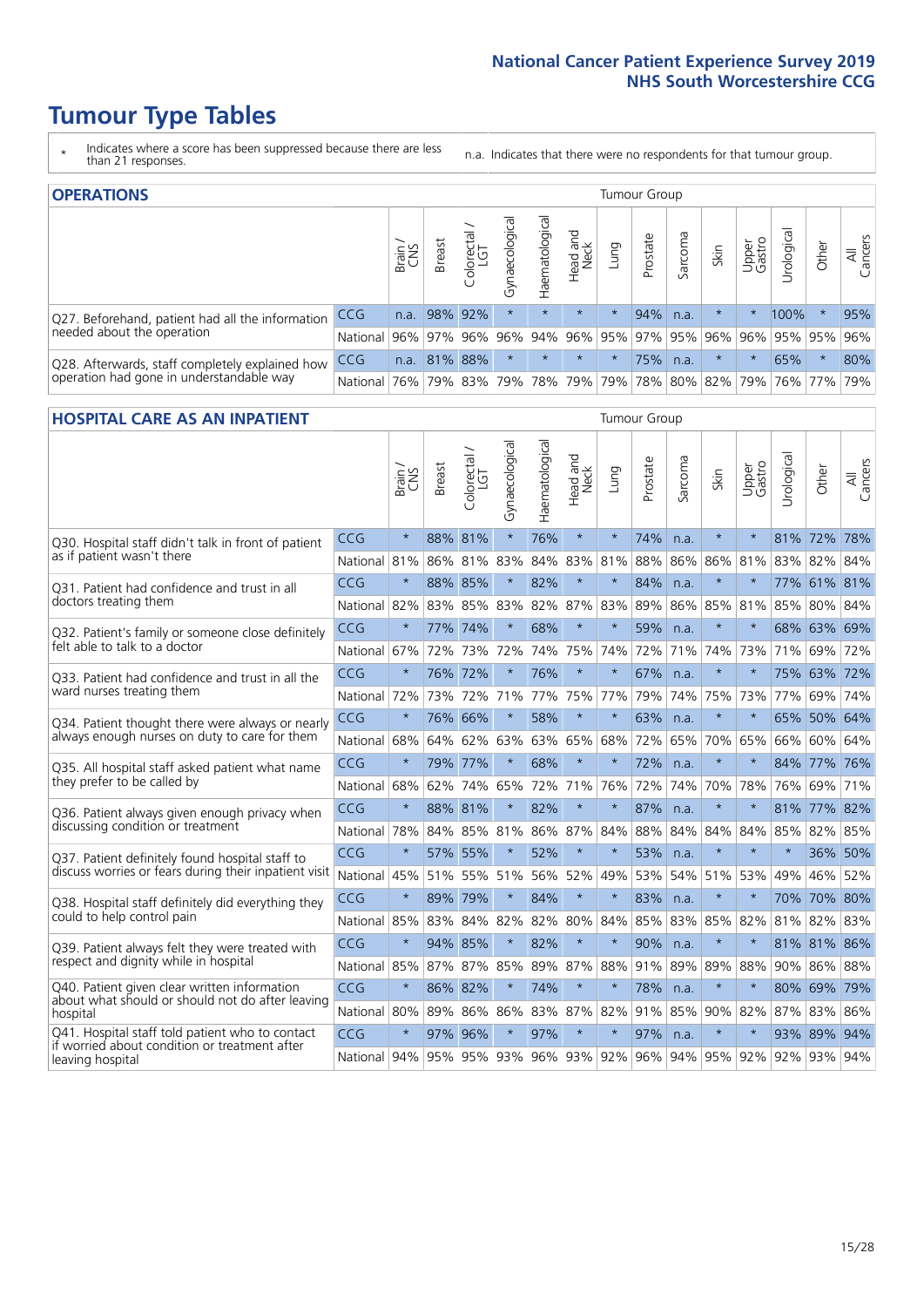- \* Indicates where a score has been suppressed because there are less than 21 responses.
- n.a. Indicates that there were no respondents for that tumour group.

| <b>HOSPITAL CARE AS A DAY PATIENT / OUTPATIENT</b>                                                                       |            |               |               |                              |                |                |                        |         | <b>Tumour Group</b> |         |         |                 |              |         |                |  |  |  |
|--------------------------------------------------------------------------------------------------------------------------|------------|---------------|---------------|------------------------------|----------------|----------------|------------------------|---------|---------------------|---------|---------|-----------------|--------------|---------|----------------|--|--|--|
|                                                                                                                          |            | Brain.<br>CNS | <b>Breast</b> | ╮<br>olorectal /<br>LGT<br>Ũ | Gynaecological | Haematological | ad and<br>Neck<br>Head | Lung    | Prostate            | Sarcoma | Skin    | Upper<br>Gastro | Urological   | Other   | All<br>Cancers |  |  |  |
| Q43. Patient definitely found hospital staff to<br>discuss worries or fears during their outpatient or<br>day case visit | CCG        | $\star$       | 81%           | 84%                          | $\star$        | 64%            | $\star$                | $\star$ | 76%                 | $\star$ |         | $\star$         | 59%          | 65%     | 73%            |  |  |  |
|                                                                                                                          | National   | 66%           | 68%           | 73%                          | 70%            | 73%            | 72%                    | 70%     | 74%                 | 72%     | 72%     | 71%             | 67%          | 68%     | 71%            |  |  |  |
| Q44. Cancer doctor had the right documents at<br>patient's last outpatient appointment                                   | <b>CCG</b> | $\star$       | 97%           |                              | 95% 100% 97%   |                | $\star$                | $\star$ | 93%                 | $\star$ |         |                 | 96% 100% 86% |         | 95%            |  |  |  |
|                                                                                                                          | National   | 94%           | 96%           | 96%                          | 96%            | 97%            | 96%                    | 96%     | 96%                 | 96%     | 96%     | 94%             | 96%          | 95%     | 96%            |  |  |  |
| Q46. Beforehand patient completely had                                                                                   | <b>CCG</b> | n.a.          | 93%           | $\star$                      | $\star$        | $\star$        | $\star$                | $\star$ | $\star$             | n.a.    |         | $\star$         | $^\star$     | 86%     | 91%            |  |  |  |
| all information needed about radiotherapy<br>treatment                                                                   | National   | 91%           | 88%           | 83%                          | 88%            | 84%            | 86%                    | 86%     | 88%                 | 88%     | 84%     | 86%             | 83%          | 84%     | 86%            |  |  |  |
| Q47. Patient completely given understandable                                                                             | CCG        | n.a.          | 55%           | $\star$                      |                |                | $\star$                | $\star$ | $\star$             | n.a.    | n.a.    | $\star$         | $\star$      | $\star$ | 56%            |  |  |  |
| information about whether radiotherapy was<br>working                                                                    | National   | 56%           | 60%           | 57%                          | 61%            | 62%            | 63%                    | 59%     | 60%                 | 67%     | 57%     | 52%             | 59%          | 59%     | 60%            |  |  |  |
| Q49. Beforehand patient completely had all                                                                               | CCG        | $\star$       | 83%           | 76%                          |                | 84%            | $\star$                | $\star$ | 77%                 | $\star$ | $\star$ | $\star$         | $\star$      | 88% 81% |                |  |  |  |
| information needed about chemotherapy<br>treatment                                                                       | National   | 80%           | 82%           | 86%                          | 87%            | 85%            | 79%                    | 84%     | 86%                 | 86%     | 90%     | 84%             | 85%          | 85%     | 84%            |  |  |  |
| Q50. Patient given enough information about<br>whether chemotherapy was working in a<br>completely understandable way    | <b>CCG</b> | n.a.          | 48%           | 56%                          | $\star$        | 68%            | $\star$                | $\star$ | 57%                 | $\star$ | $\star$ | $\star$         | $\star$      | 51%     | 58%            |  |  |  |
|                                                                                                                          | National   | 54%           | 62%           | 64%                          | 68%            | 75%            |                        | 57% 67% | 66%                 | 71%     | 79%     | 61%             | 68%          | 69%     | 68%            |  |  |  |

#### **HOME CARE AND SUPPORT** Tumour Group

|                                                                                                                   |            | Brain   | <b>Breast</b> | Colorectal<br>LGT | $\overline{\sigma}$<br>Gynaecologic | ত<br>Haematologic | ad and<br>Neck<br>Head | Lung    | Prostate | Sarcoma | Skin    | Upper<br>Gastro | rological | Other      | All<br>Cancers |
|-------------------------------------------------------------------------------------------------------------------|------------|---------|---------------|-------------------|-------------------------------------|-------------------|------------------------|---------|----------|---------|---------|-----------------|-----------|------------|----------------|
| Q51. Hospital staff definitely gave family or<br>someone close all the information needed to<br>help care at home | <b>CCG</b> | $\star$ | 67%           | 64%               | 60%                                 | 58%               | $\star$                | $\star$ | 57%      | $\ast$  |         | 58%             |           | $61\%$ 44% | 57%            |
|                                                                                                                   | National   | 58%     |               | 58% 63%           | 57%                                 | 62%               | 67%                    | 59%     | 61%      | 62% 65% |         | 60%             | 59%       | 55%        | 60%            |
| Q52. Patient definitely given enough support<br>from health or social services during treatment                   | <b>CCG</b> | $\star$ | 60% 67%       |                   | $\star$                             | 50%               | $\star$                | $\star$ | 52%      | $\star$ | $\star$ | $\star$         |           | 67%        | 58%            |
|                                                                                                                   | National   | 42%     | 52%           | 60%               | 45%                                 | 51%               | 59%                    | 50%     | 48%      | 53%     | 57%     |                 | 54% 48%   | 51%        | 52%            |
| Q53. Patient definitely given enough support<br>from health or social services after treatment                    | <b>CCG</b> | n.a.    | $\star$       | 50%               | $\star$                             | 37%               | $\star$                | $\star$ | 50%      |         | $\star$ | $\star$         | $\star$   | 55% 47%    |                |
|                                                                                                                   | National   | 39%     |               | 41% 53%           | 39%                                 | $ 43\% $          | 56%                    | 40%     | 46%      | 48%     | 59%     | 47%             | 44%       | 44%        | 45%            |

| <b>CARE FROM YOUR GENERAL PRACTICE</b>                                                                     |              |         |               |                        |               |                |                                         | <b>Tumour Group</b> |          |         |                         |                 |                      |                 |                |  |
|------------------------------------------------------------------------------------------------------------|--------------|---------|---------------|------------------------|---------------|----------------|-----------------------------------------|---------------------|----------|---------|-------------------------|-----------------|----------------------|-----------------|----------------|--|
|                                                                                                            |              | Brain,  | <b>Breast</b> | ╮<br>Colorectal<br>LGT | Gynaecologica | Haematological | Head and<br>Neck                        | Lung                | Prostate | Sarcoma | Skin                    | Upper<br>Gastro | $\sigma$<br>Urologic | Other           | All<br>Cancers |  |
| Q54. GP given enough information about<br>patient's condition and treatment                                | CCG          | $\star$ |               | 93% 91%                |               | 76% 93%        | $\star$                                 | $\star$             | 94%      | n.a.    |                         |                 |                      | 88% 94% 95% 93% |                |  |
|                                                                                                            | National 91% |         |               |                        | 96% 95% 95%   |                | 96% 94% 94%                             |                     | 96%      |         | 94% 96% 93% 95% 94% 95% |                 |                      |                 |                |  |
| Q55. General practice staff definitely did<br>everything they could to support patient during<br>treatment | <b>CCG</b>   | n.a.    |               | 68% 62%                |               | 59%            | $\star$                                 | $\star$             | 66%      | n.a.    |                         |                 |                      | 55% 57% 80% 65% |                |  |
|                                                                                                            | National 55% |         |               |                        | 58% 59% 56%   |                | 56% 59% 56% 64% 56% 65% 59% 59% 55% 58% |                     |          |         |                         |                 |                      |                 |                |  |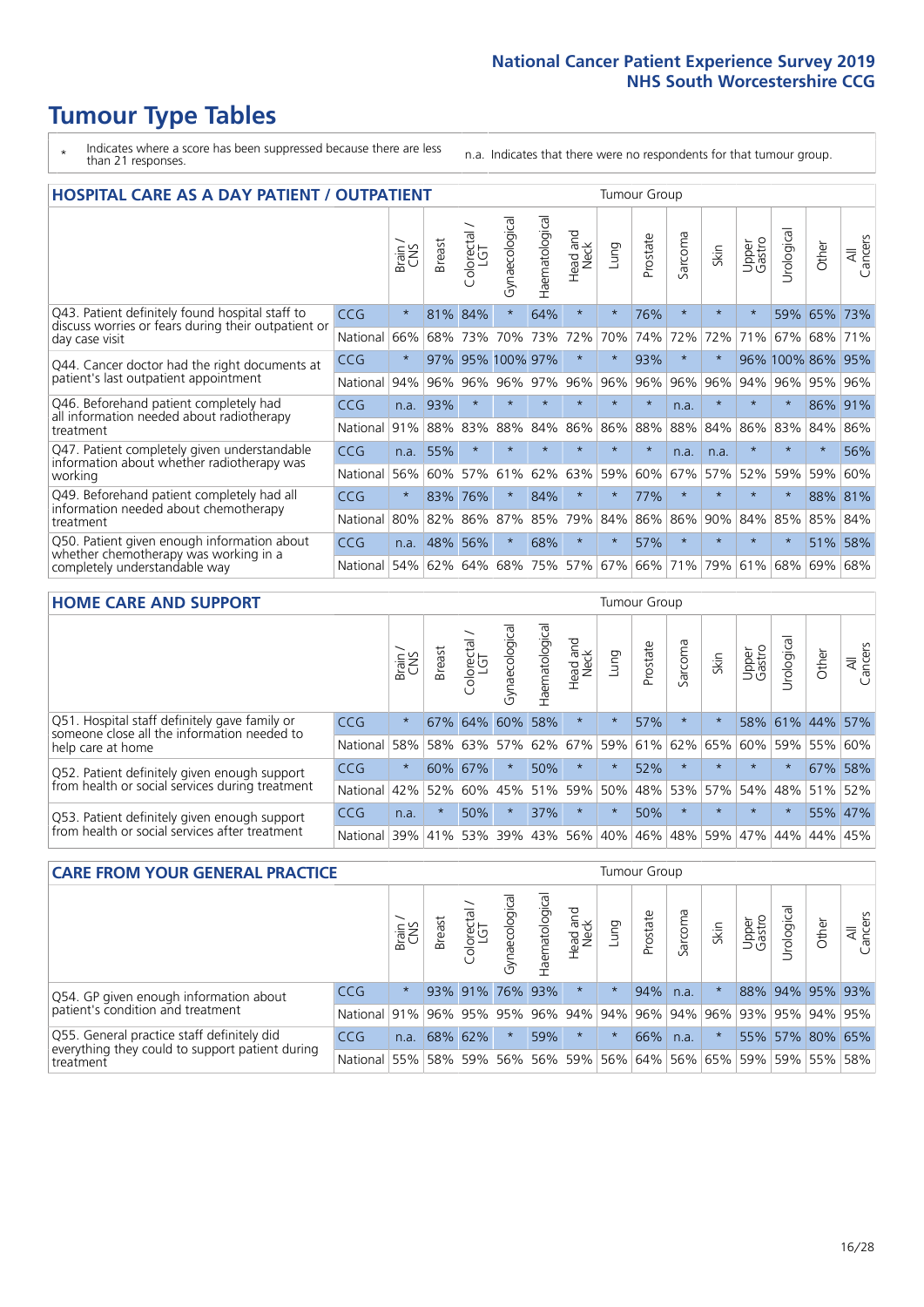- \* Indicates where a score has been suppressed because there are less than 21 responses.
- n.a. Indicates that there were no respondents for that tumour group.

#### **YOUR OVERALL NHS CARE** THE TWO CONTROLLER THE THE THROUP CHANGE THE TUMOUR GROUP

|                                                                                                 |            | Brain<br>CNS | Breast | olorectal.<br>LGT<br>$\cup$ | Gynaecological | Haematological | Head and<br>Neck | Lung     | Prostate | Sarcoma | Skin     | Upper<br>Gastro | Urologica | Other           | All<br>Cancers |
|-------------------------------------------------------------------------------------------------|------------|--------------|--------|-----------------------------|----------------|----------------|------------------|----------|----------|---------|----------|-----------------|-----------|-----------------|----------------|
| Q56. Different people treating and caring for                                                   | <b>CCG</b> | $\star$      | 75%    | 65%                         | 75%            | 72%            | $\star$          | $^\star$ | 68%      | $\star$ | $\star$  | 65%             | 64%       | 74%             | 71%            |
| patient always work well together to give best<br>possible care                                 | National   | 60%          | 73%    | 73%                         | 69%            | 75%            | 73%              | 73%      | 75%      | 70%     | 79%      | 69%             | 74%       | 68%             | 73%            |
| Q57. Patient given a care plan                                                                  | <b>CCG</b> | n.a.         | 35%    | 50%                         | 24% 28%        |                | $\star$          | $^\star$ | 27%      | n.a.    | $^\star$ | 27% 29%         |           | $ 26\% $        | 31%            |
|                                                                                                 | National   | 36%          | 41%    | 40%                         | 34%            | 36%            | 39%              | 36%      | 40%      | 34%     | 44%      | 36%             | 33%       | 31%             | 38%            |
| Q58. Overall the administration of care was good                                                | <b>CCG</b> | $\star$      | 90%    | 84%                         | 85% 84%        |                | $\star$          | 90%      | 80%      | $\star$ | $^\star$ | 81%             | 70%       | 84% 84%         |                |
| or very good                                                                                    | National   | 85%          |        | 90% 88%                     | 87% 91%        |                | 90%              | 90%      | 88%      | 88%     | 90%      |                 |           | 86% 85% 87% 89% |                |
| Q59. Patient felt length of time for attending<br>clinics and appointments for cancer was about | <b>CCG</b> | $\star$      | 69%    |                             | 69% 56% 69%    |                | $\star$          | $^\star$ | 67%      | $\star$ | $\star$  |                 |           | 85% 66% 63% 68% |                |
| right                                                                                           | National   | 58%          | 68%    | 73%                         | 66%            | 66%            | 71%              | 71%      | 76%      | 68%     | 73%      | 66%             | 75%       | 64%             | 69%            |
| Q60. Someone discussed with patient whether                                                     | <b>CCG</b> | $\star$      | 30%    | 14%                         | 16%            | 29%            | $\star$          | $^\star$ | 37%      | $\star$ | $\star$  | 23%             | 2%        | 20%             | 25%            |
| they would like to take part in cancer research                                                 | National   | 42%          | $30\%$ | 32%                         | 31%            | 33%            | 21%              | 34%      | 31%      | 36%     | 20%      | 36%             | 21%       | 32%             | 30%            |
| Q61. Patient's average rating of care scored from<br>very poor to very good                     | <b>CCG</b> | $\star$      | 8.8    | 8.9                         | 9.1            | 8.7            | $\star$          | 8.9      | 8.3      | $\star$ | $\star$  | 8.0             | 8.3       | 8.3             | 8.6            |
|                                                                                                 | National   | 8.6          | 8.9    | 8.8                         | 8.7            | 8.9            | 8.8              | 8.8      | 8.8      | 8.8     | 8.9      | 8.7             | 8.7       | 8.7             | 8.8            |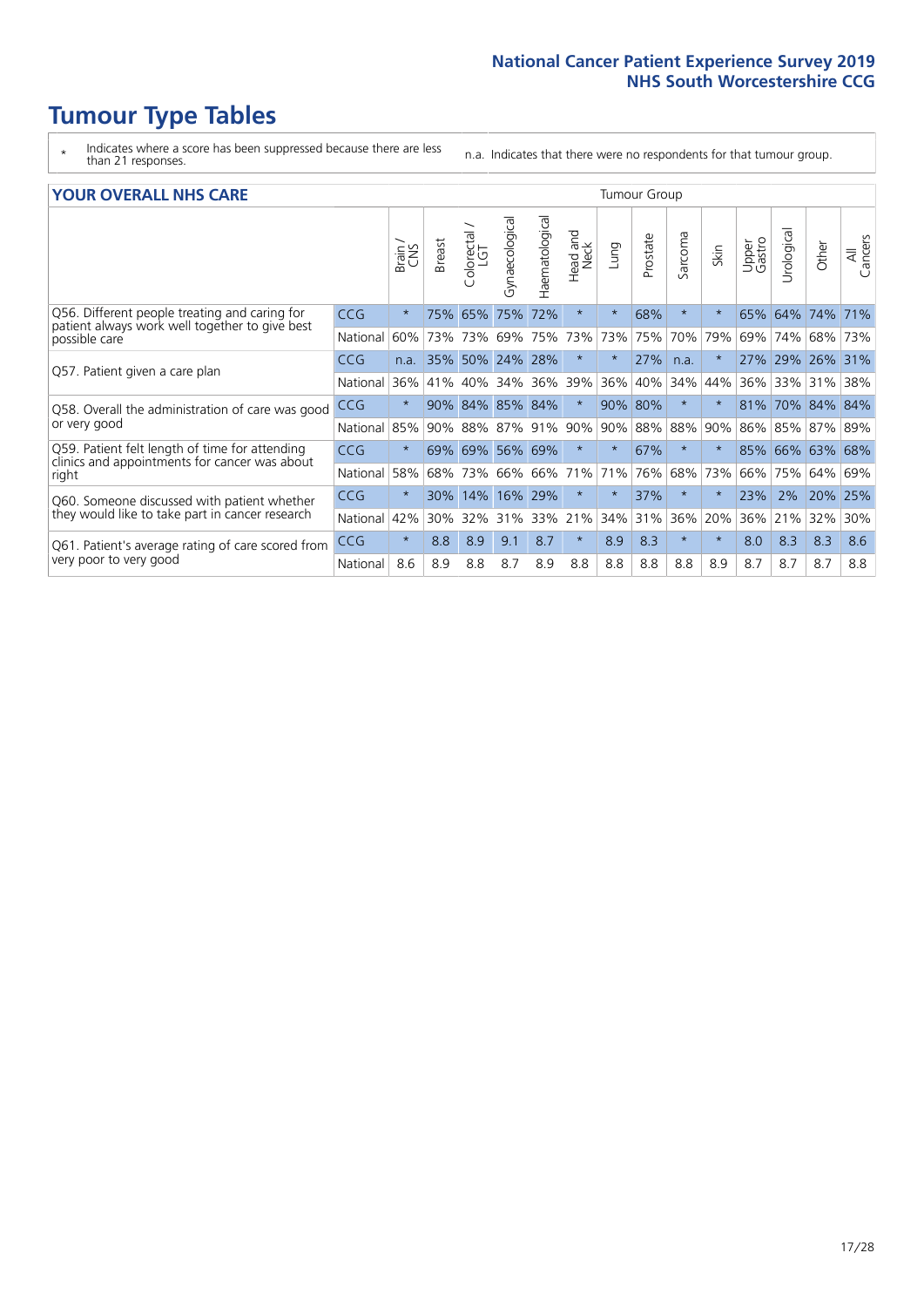### **Year on Year Charts**





### **DIAGNOSTIC TESTS**





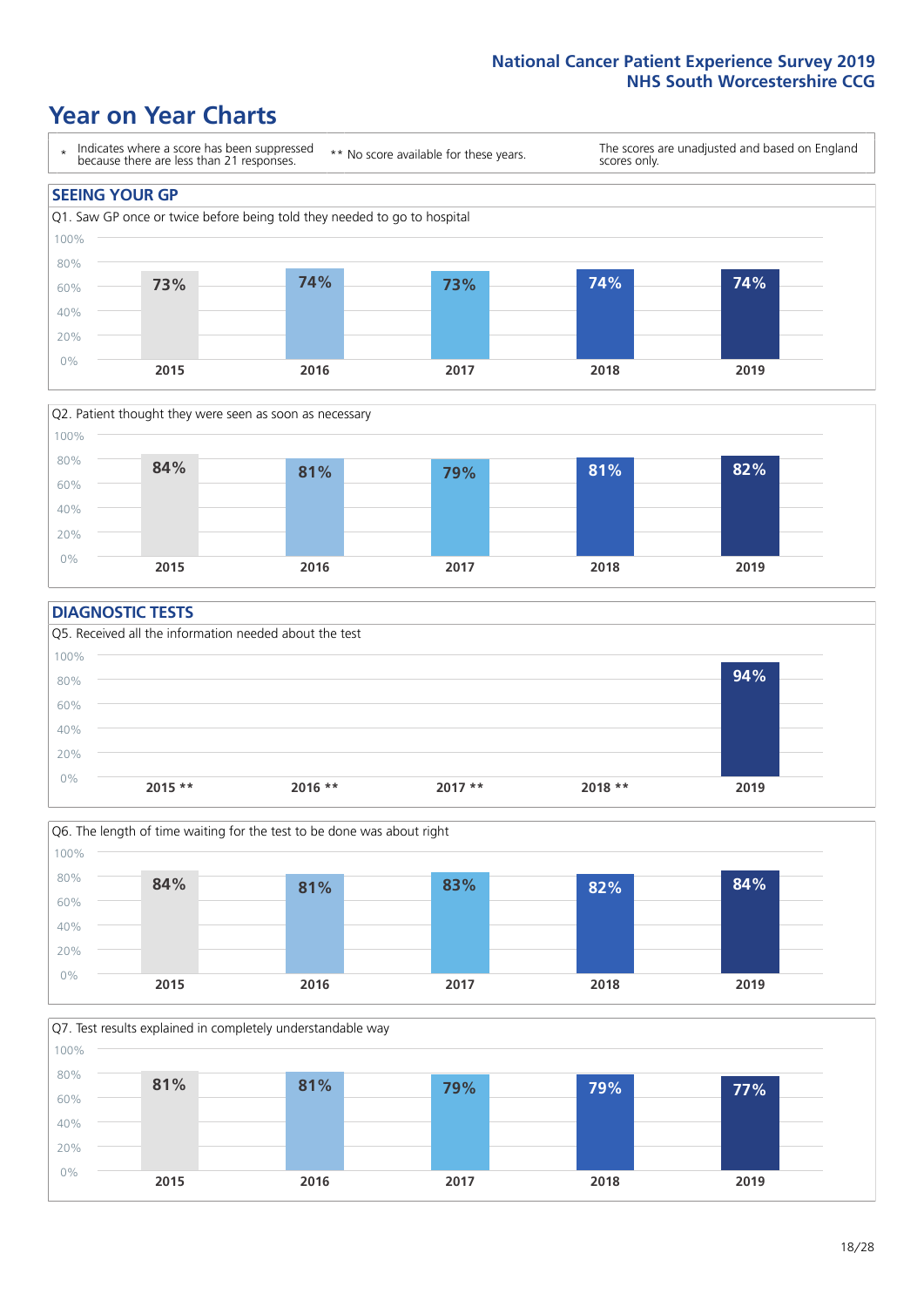







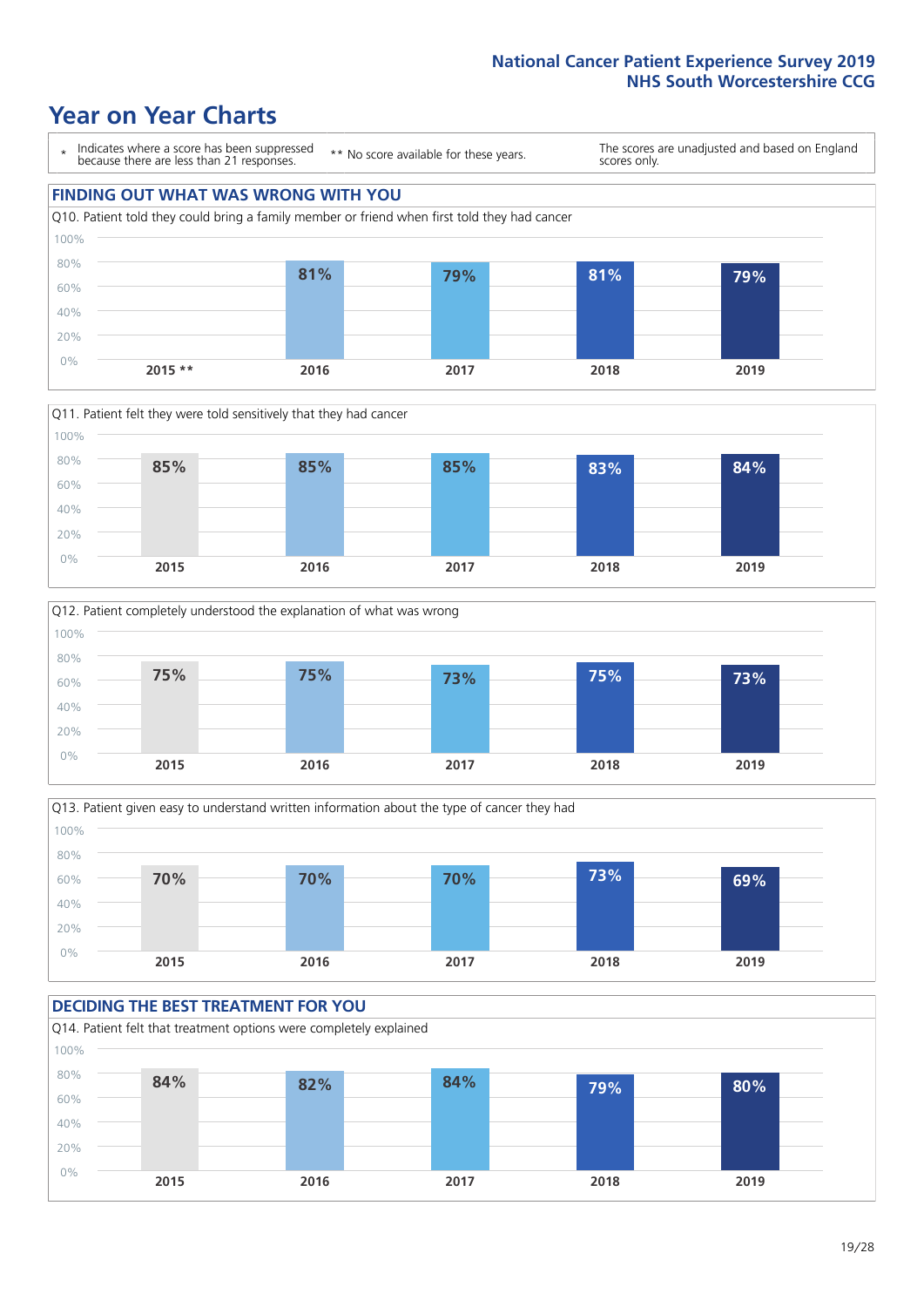





Q18. Patient definitely involved as much as they wanted in decisions about care and treatment  $0%$ 20% 40% 60% 80% 100% **2015 \*\* 2016 \*\* 2017 \*\* 2018 \*\* 2019 78%**

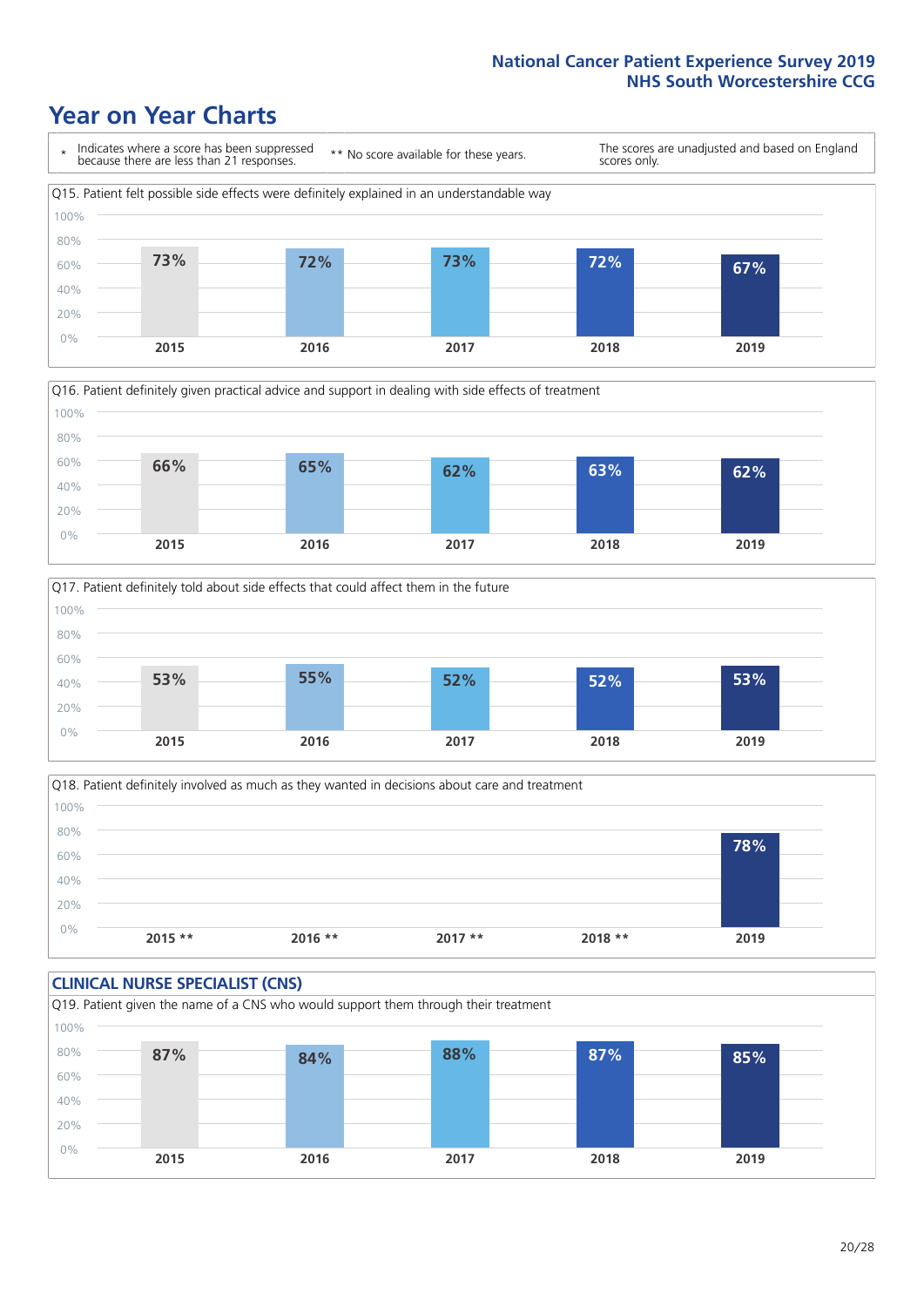









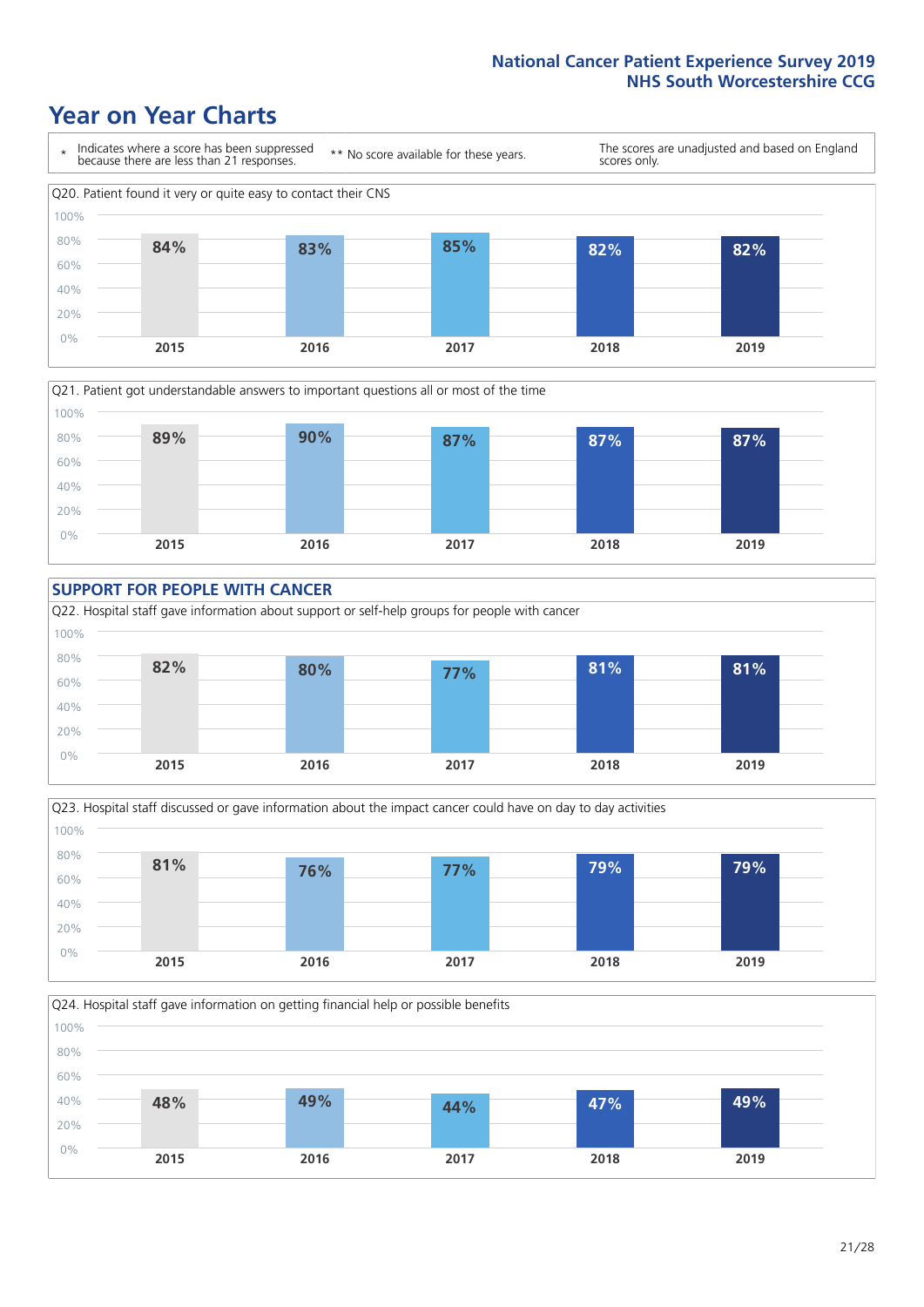### **Year on Year Charts**



#### **OPERATIONS**

Q27. Beforehand, patient had all the information needed about the operation  $0%$ 20% 40% 60% 80% 100% **2015 \*\* 2016 2017 2018 2019 96% 96% 96% 95%**



### **HOSPITAL CARE AS AN INPATIENT** Q30. Hospital staff didn't talk in front of patient as if patient wasn't there 0% 20% 40% 60% 80% 100% **2015 \*\* 2016 \*\* 2017 \*\* 2018 \*\* 2019 78%**

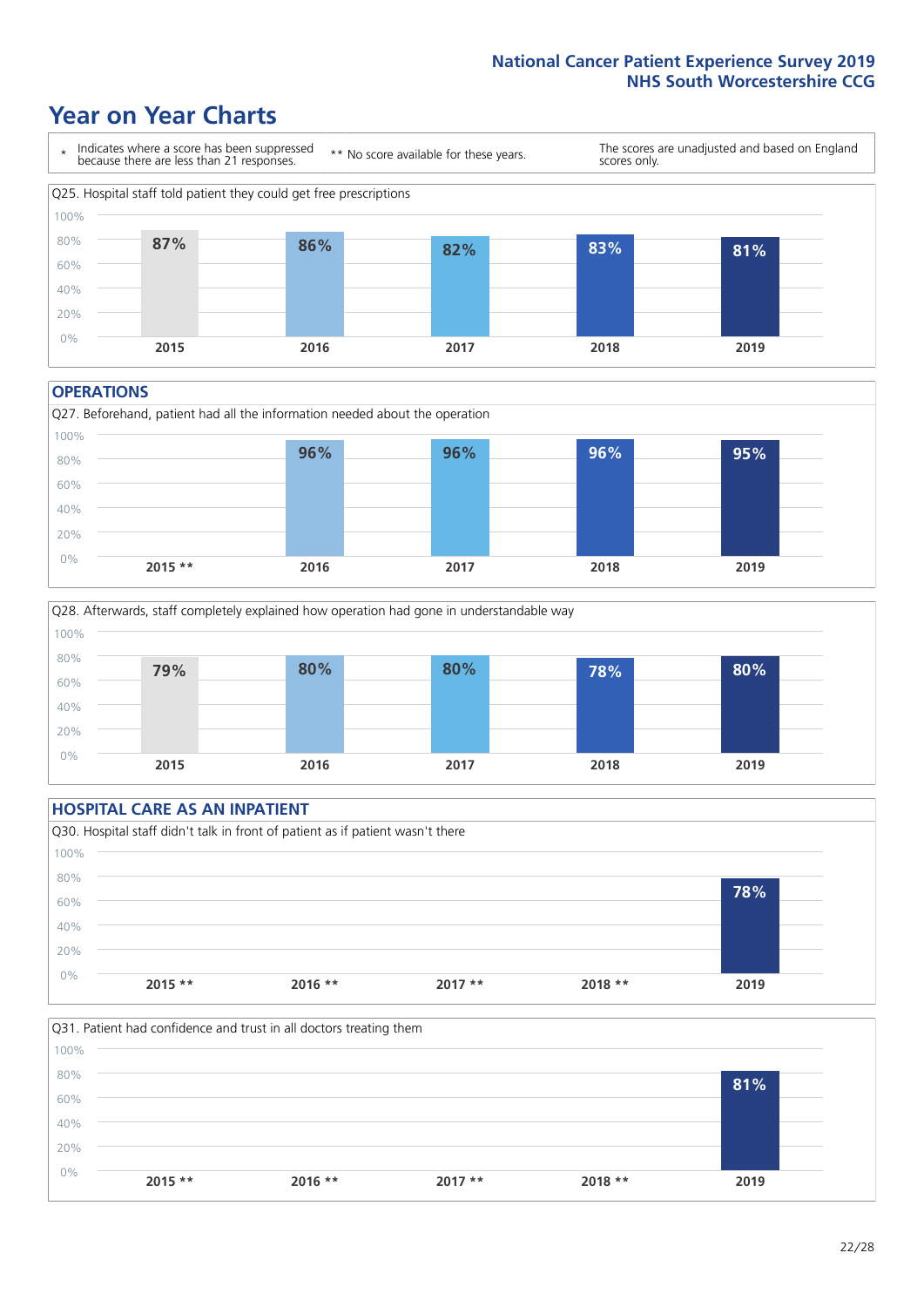







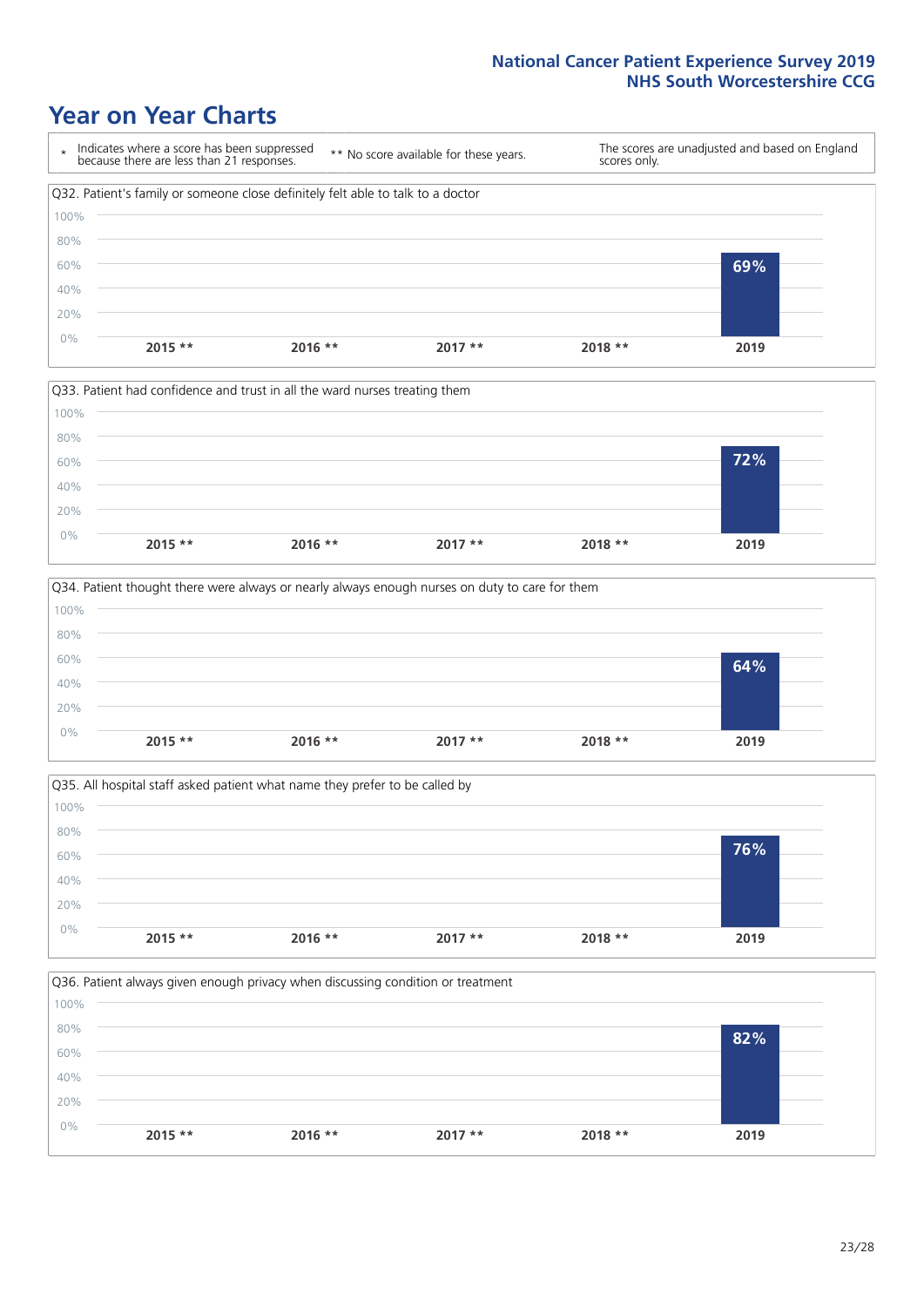







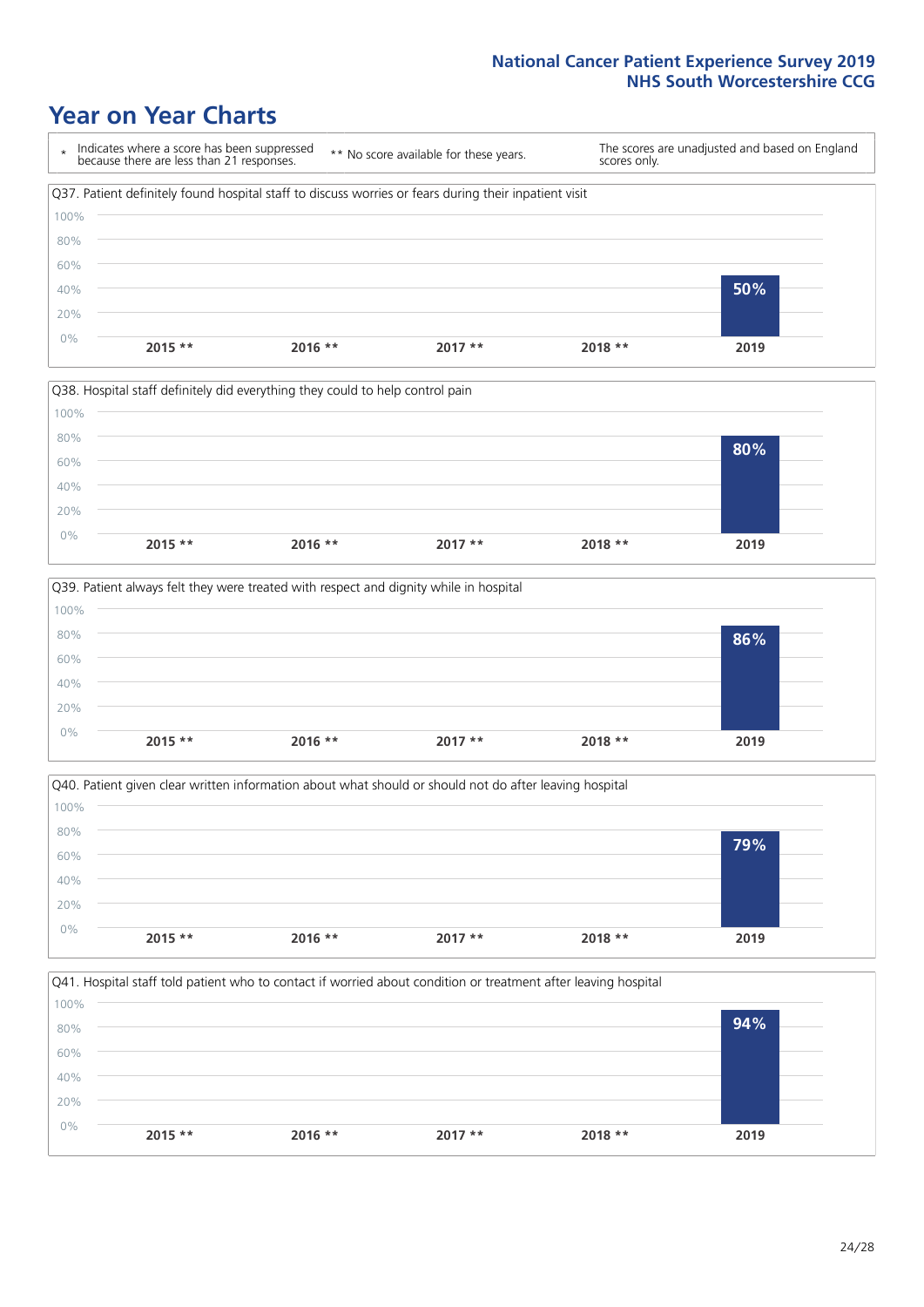### **Year on Year Charts**

\* Indicates where a score has been suppressed because there are less than 21 responses.

\*\* No score available for these years.

The scores are unadjusted and based on England scores only.

#### **HOSPITAL CARE AS A DAY PATIENT / OUTPATIENT**









Q49. Beforehand patient completely had all information needed about chemotherapy treatment 80% 100%

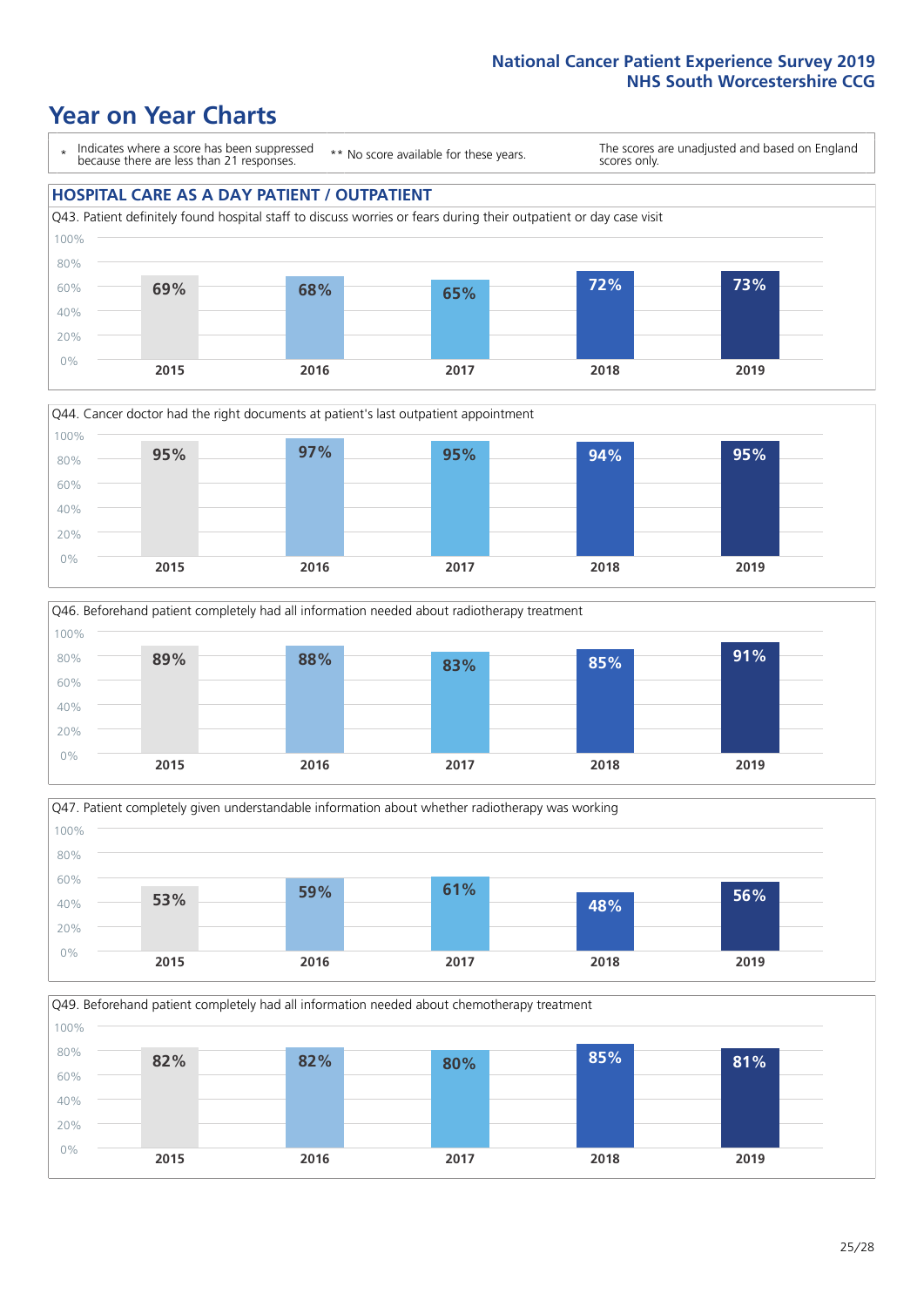### **Year on Year Charts**



#### **HOME CARE AND SUPPORT**







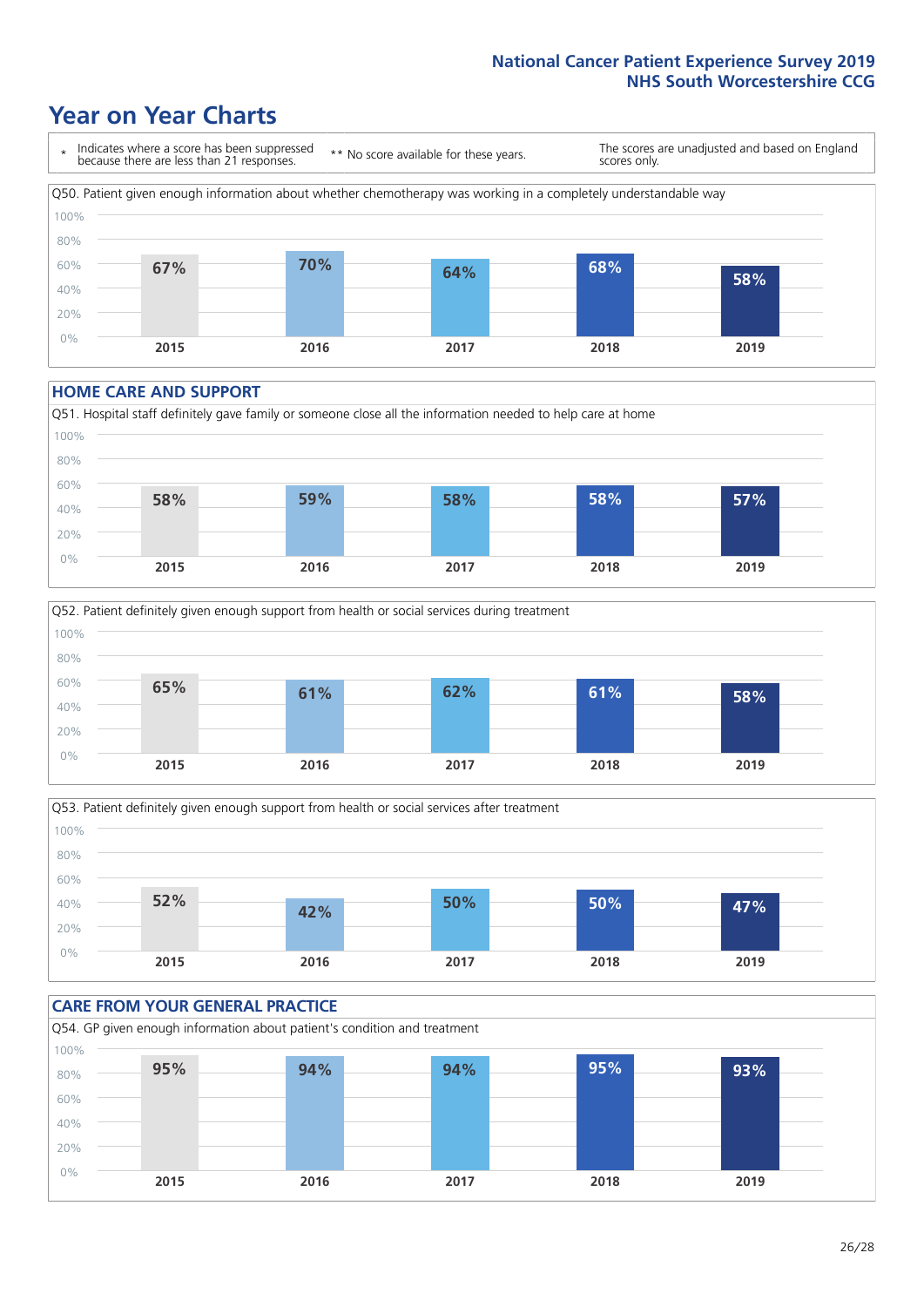### **Year on Year Charts**

\* Indicates where a score has been suppressed because there are less than 21 responses. \*\* No score available for these years. The scores are unadjusted and based on England scores only. Q55. General practice staff definitely did everything they could to support patient during treatment 0% 20% 40% 60% 80% 100% **2015 2016 2017 2018 2019 74% 68% 69% 66% 65%**

#### **YOUR OVERALL NHS CARE**







Q59. Patient felt length of time for attending clinics and appointments for cancer was about right